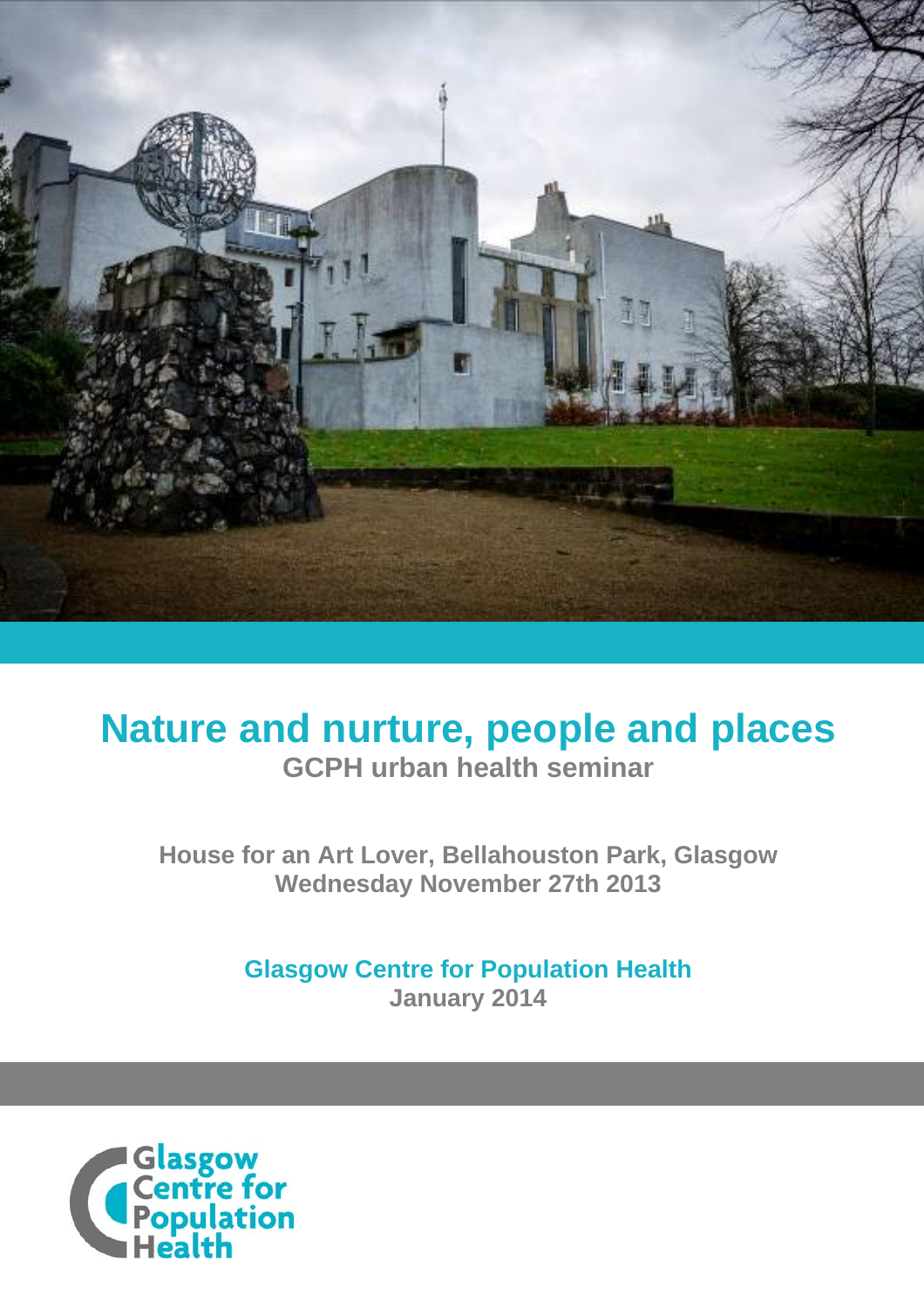## **Contents**

| <b>Introduction</b>                                                                                                          | 3  |
|------------------------------------------------------------------------------------------------------------------------------|----|
| Bruce Whyte and Fiona Crawford, Glasgow Centre for Population Health                                                         |    |
| Can our urban environments help us be (equally) well?                                                                        | 4  |
| Prof Rich Mitchell, University of Glasgow                                                                                    |    |
| <b>Exploration of urban land use maps</b>                                                                                    | 5  |
| John Muir Trust – case study – conservation activities and John Muir<br>Award<br>Sandy Maxwell & Toby Clark, John Muir Trust | 6  |
| Recovery through nature programme<br>John Deeney, Phoenix Futures                                                            | 8  |
| <b>Table and plenary discussions</b>                                                                                         | 10 |
| <b>Conclusions</b>                                                                                                           | 16 |
| <b>Appendix</b>                                                                                                              |    |
| A: Event programme                                                                                                           | 17 |
| <b>B: Participants</b>                                                                                                       | 18 |
| C: 'Post it' comments from urban land use maps                                                                               | 20 |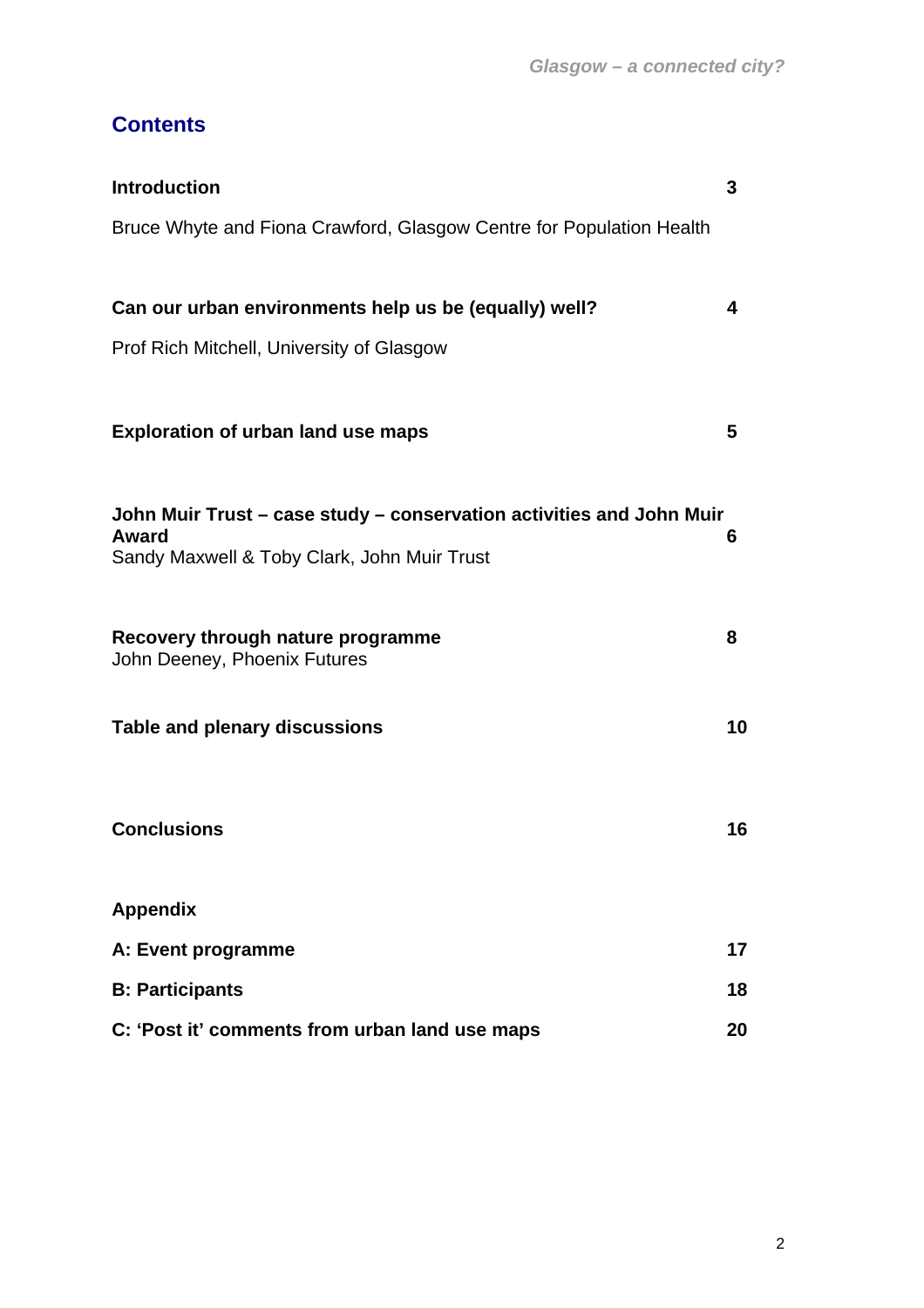## **A big thank you to:**

- All the participants for their constructive contributions upon which this report is based.
- Carol Frame, our conference organiser, and Ricky Fleming from the GCPH admin support team for all their help with organisation and delivery of the event.

## **Introduction**

Bruce Whyte and Fiona Crawford, Glasgow Centre for Population Health (GCPH)

Bruce Whyte welcomed delegates, explaining that the aim of the event was to encourage an open, creative exploration of the links and synergy between people, the environment, sustainability and health, with a particular focus on what we can learn that is relevant to urban health.

In a short introduction, Fiona Crawford highlighted the growing evidence base regarding the positive health impacts of access to and use of good quality greenspace as well as increasing awareness of the economic benefits. However, Fiona reminded delegates that there is also evidence that living near scarred, uncared for land creates stress and feelings of hopelessness, which can discourage an active healthy life. Fiona touched on the spiritual and healing aspects of nature, as described in Richard Mabey's book 'Nature's Cure', in which he wrote about his love of nature and how it helped him overcome depression.



Fiona's final slides illustrated the opportunities that urban greenspaces provide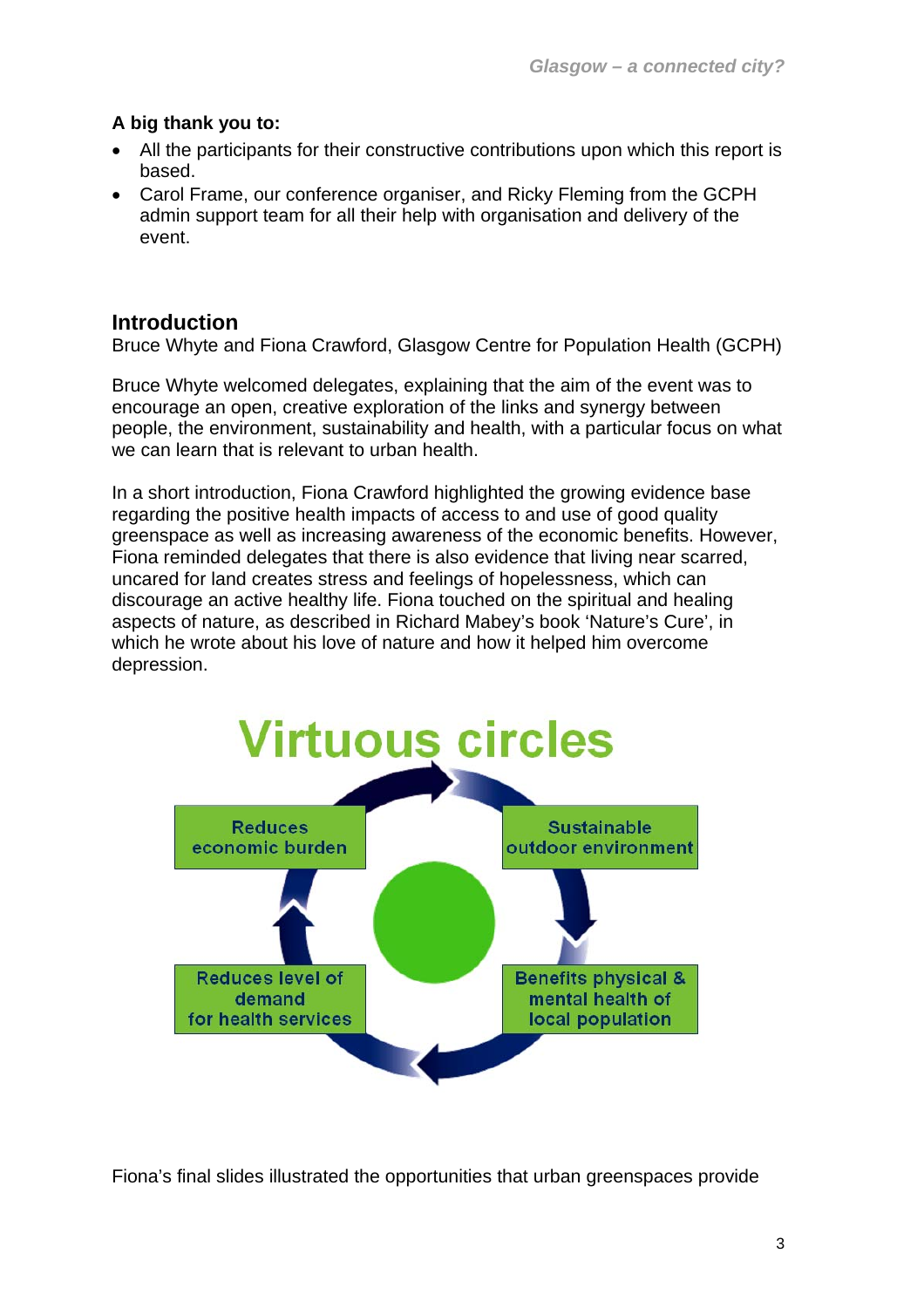for play and to have fun.

Fiona's slides can be accessed from the GCPH website.

## **Can our urban environments help us be (equally) well?**

Prof Rich Mitchell, University of Glasgow

R ich began by noting that the technological advances of modern medicine, while impressive, have previously taken priority over exploration of the impacts of place and the environment on health. However, while mortality has reduced, chronic diseases persist and lack of wellbeing and mental ill-health are significant population health problems today. As clinical medicine has struggled to dea l with problems of this nature and scale, the focus on how we achieve better health has returned to thinking about the environments we inhabit. Can contact with nature help us to stay healthy and well?

Rich went on to illustrate how, in English urban areas, mortality among adults , (over 30 years of age) drops as greenspace in local neighbourhoods increases neighbourhoods. Interestingly, preliminary analysis in a Scottish context has not and noted that income-related health inequalities may be reduced in greener shown the same relationship between green urban neighbourhoods and reduced mortality.



Rich suggested that we need to understand more about our use of greenspace. For instance, physical activity in a natural environment seems to be better for our mental health than if undertaken elsewhere, such as in a gym. Also 'escaping to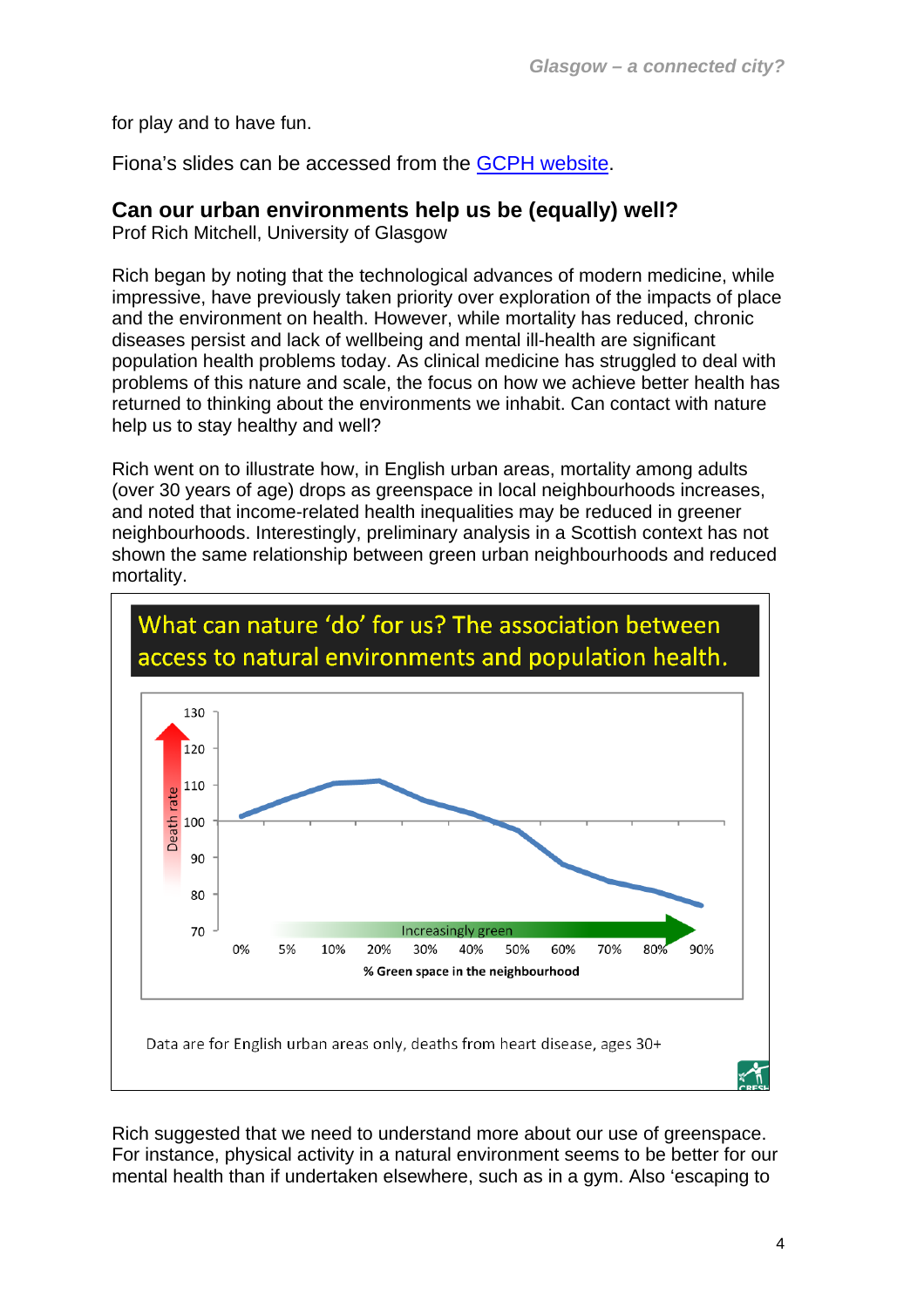nature' in contrast to a gym work-out, swimming in a local swimming pool or going to the pub, has greater mental health benefits for those in stressed and deprived circumstances.

Rich reminded delegates that people's relationships with greenspace and the addition, children who have experience of natural environments are more likely to Award also provides people of all ages with opportunities to access wild places, increased interest in visiting these environments, particularly among the poorest mental health benefits conferred by greenspace vary over their life-course. In use natural environments in adulthood. Initiatives such as forest schools expose pupils to nature and provide significantly higher levels of physical activity in natural environments than in traditional school environments. The John Muir particularly those from less affluent backgrounds. The award has generated 15% of the Scottish population.

Rich concluded his presentation by proposing that natural urban environments environments can be seen as 'equigenic' as they can create and protect health are an important means of helping to keep people well and that such equality.

Rich's slides can be accessed from the **GCPH website**.

## **Exploration of urban land use maps**

Following initial presentations, participants were invited to take part in a short 'post-it' notes on maps highlighting particularly well-used assets or areas where practical exercise. This involved scrutinising urban land use maps of the eight local authority areas within the Glasgow and Clyde Valley region and placing

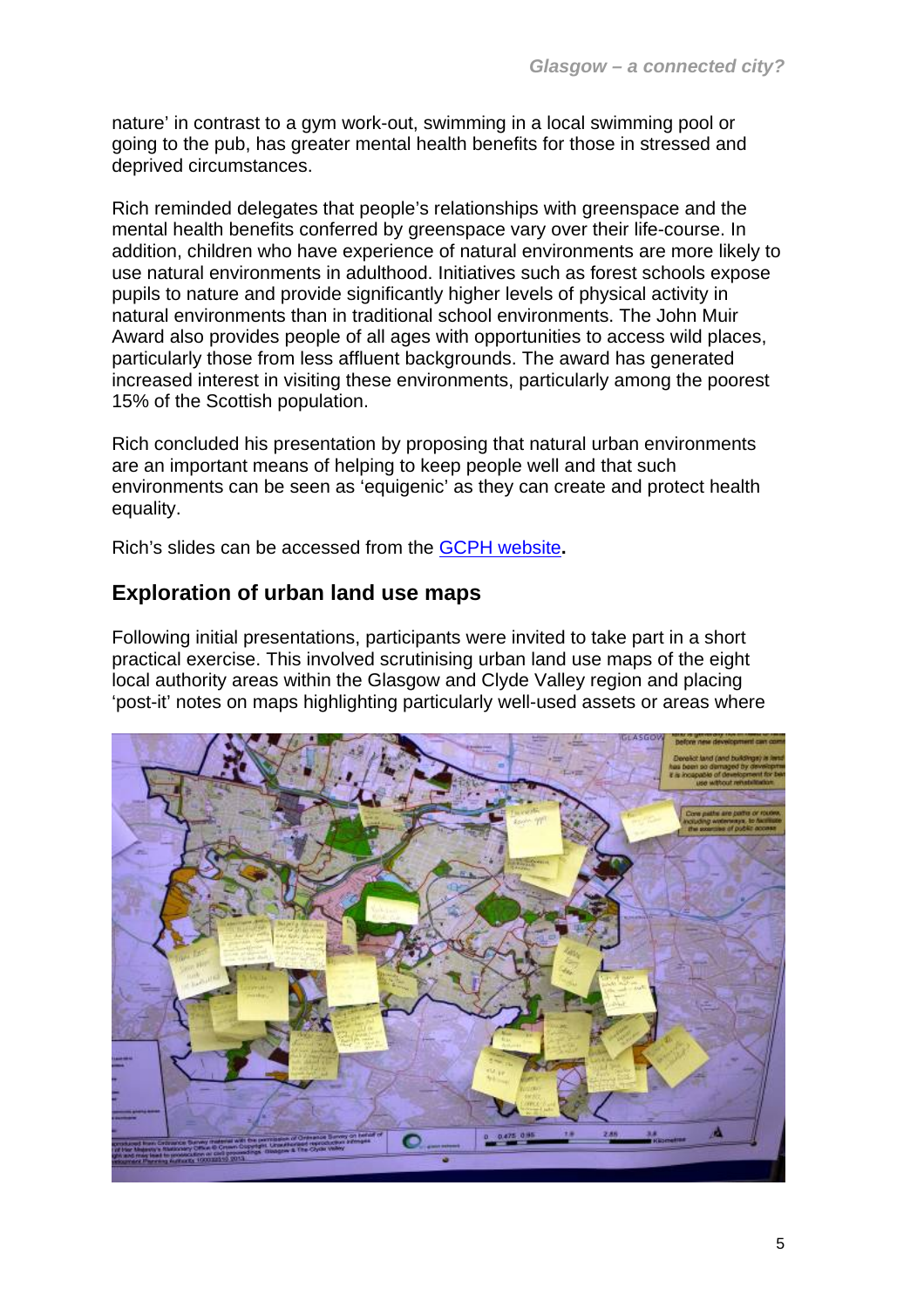there was potential for better use of land and new initiatives. Many comments and suggestions were posted on maps indicating that this was a worthwhile and engaging exercise. Brief comments relating to each map area were provided in a plenary feedback session. Detailed comments for each map are provided in Appendix C.

The maps used in this exercise are available on the [Understanding Glasgow](http://www.understandingglasgow.com/indicators/environment/urban_land_use/introduction)  [website.](http://www.understandingglasgow.com/indicators/environment/urban_land_use/introduction) High resolution images of these maps and the maps with the 'post-it' comments attached are also available on request from GCPH.

## **John Muir Trust – case study – conservation activities and John Muir Award**

Sandy Maxwell & Toby Clark, John Muir Trust

Sandy introduced this presentation by explaining the aims and activities of the John Muir Trust (JMT). The Trust's three main activities involve: campaigning to protect wild land against threats; educating people to value wild land; and, protecting wild land by owning and managing several properties.

Toby then described the aims of the John Muir Award (JMA), an environmental award scheme focused on wild places. People of all ages can take part and it is increasingly embedded within education settings, for example, linking in with the Scottish Curriculum for Excellence. The award has expanded since it was launched in Scotland in 1997 to become a truly national scheme with over 20,000 awards given annually across the UK.

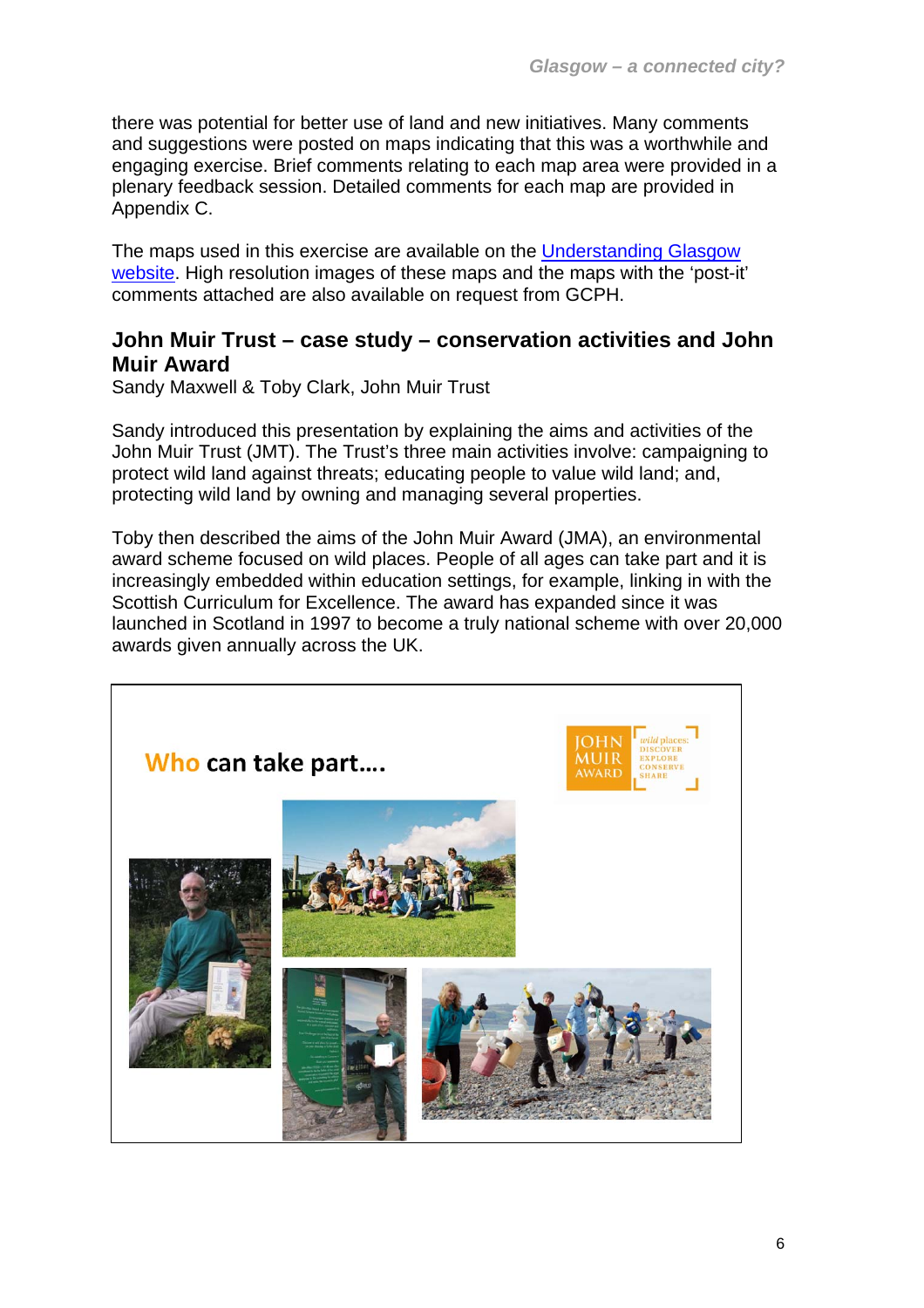Toby also mentioned several other related initiatives, including 'Learning for Sustainability' – a whole-school commitment to help schools and the wider community take actions to create a sustainable future. Learning for Sustainability includes sustainable development education, global citizenship, and outdoor learning. The General Teaching Council for Scotland has placed Learning for Sustainability at the heart of new professional standards.

The JMT is also a member of a new campaign, Project Wild Thing, ([http://projectwildthing.com\)](http://projectwildthing.com/) "a film-led movement to get more families outside and reconnecting with nature". Toby cited research undertaken by the Royal Society for the Protection of Birds (RSPB) that has assessed children's 'disconnect with nature'. Although levels of connection with nature among children appear to be higher in Scotland than the rest of the UK, only 27% of children in Scotland were found to have a 'realistic and achievable' level of connection.

Toby proposed that there was a lot going on across Scotland and the UK that should be celebrated and encouraged. He noted the support from the Scottish Government in relation to outdoor learning, education for sustainable development and global citizenship. He concluded by saying that it was important not to just focus on the negative, but to support what works, what inspires and what connects.

Sandy then provided a description of some of the volunteering activities that are organised through work parties on JMT land and neighbouring estates. He focused on work being undertaken at a relatively new JMT property, Glenlude, in the Scottish Borders. He described this as a "wilding project to engage volunteers

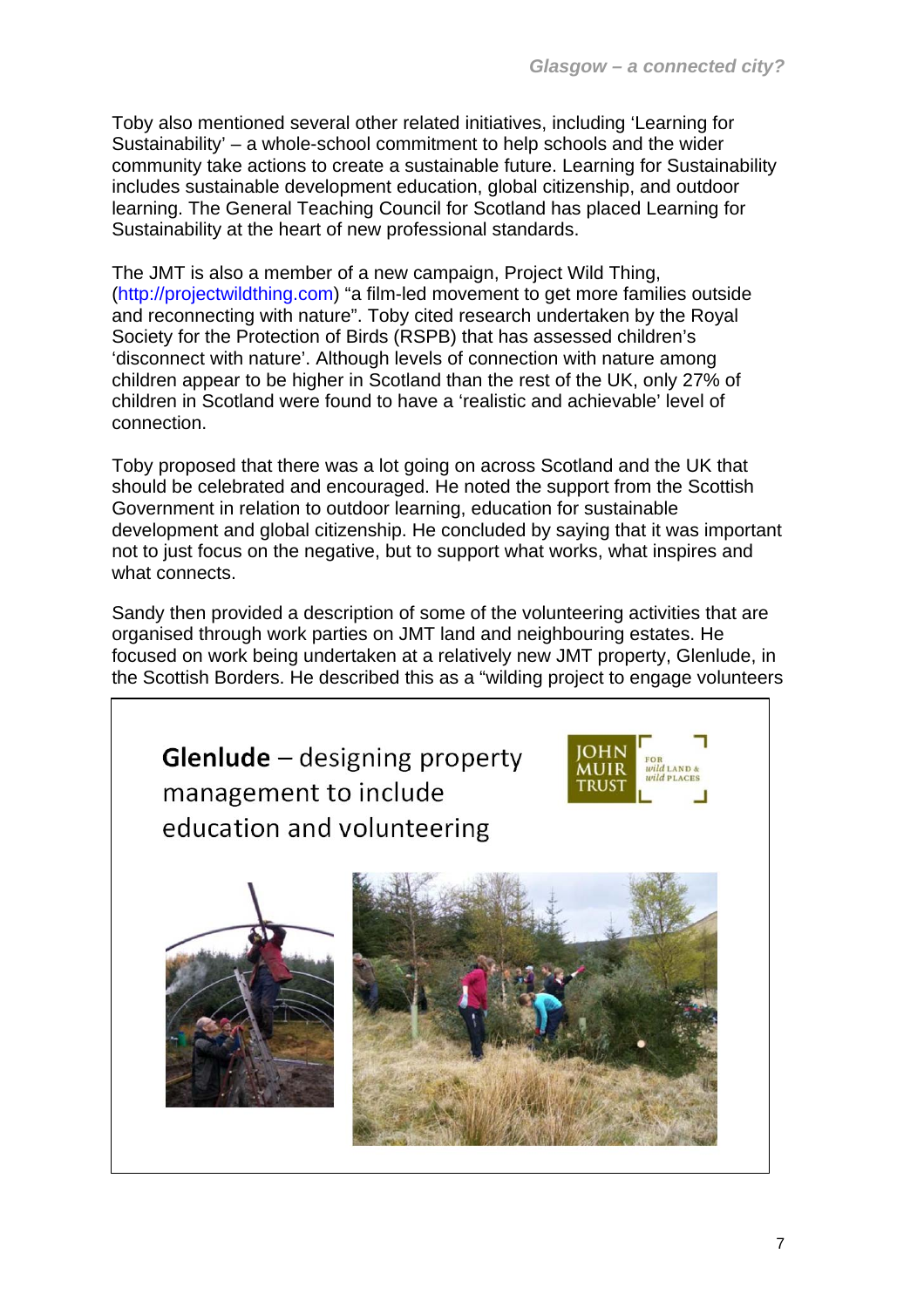and educate about wild places", where volunteers, including school groups, are helping redesign this small estate. Much of this work is carried out in partnership with local and national groups such as Phoenix Futures.

Sandy and Toby's slides can be accessed from the [GCPH website.](http://www.gcph.co.uk/events/140)

## **Recovery through Nature (RtN) programme**

John Deeney, Phoenix Futures

John described the RtN programme as providing service users, peer mentors and mentees with access to nature rich settings to engage them in practical conservation work as part of a therapeutic team. The programme takes service users away from traditional treatment settings and into a natural, outdoor environment to undertake conservation work. Groups go out one day per week and engage for about 12 weeks. The programme is available to both residential and community groups and participation is voluntary. In essence, Recovery through Nature is about engaging with the earth physically, as well as spiritually. Place is important – 'the wilder the place the better'. Service users have described the programme as *"therapy by stealth"* and have said that it *"helps you reconnect with something that is healthy and natural."*

John highlighted the academic evidence-base underpinning the programme. The 'biophilia' hypothesis proposed in [1](#page-7-0)984 by Wilson<sup>1</sup> argues that interacting with nature is good for us and has healing qualities. Further evidence supports the role of natural therapeutic environments in facilitating restoration and recovery (Ulrich, 1984<sup>[2](#page-7-1)</sup>; Kaplan, 1995<sup>[3](#page-7-2)</sup>; Clinebell, 1996<sup>[4](#page-7-3)</sup>).

John went on to describe the theoretical model – developed by Hall in 2003 – that explains the programme. There are three key facets to the model:

Task – producing something positive, visible and permanent

Environment – working in nature rich settings

Relationships – team-working away from traditional settings

He described this as "powerful in the way it works to increase both self-esteem and confidence. It enhances people's belief in their ability to change."

John emphasised the fundamental importance of partnerships in the success of RtN. He noted that Phoenix Futures work with many national and local conservation agencies, including John Muir Trust, RSPB, Forestry Commission Scotland, North Lanarkshire Council and South Lanarkshire Council.

l

<sup>&</sup>lt;sup>1</sup> Wilson EO. *Biophilia.* Harvard University Press; 1984.<br><sup>2</sup> Ultiph BS, *View through a window may influence rese* 

<span id="page-7-1"></span><span id="page-7-0"></span>Ulrich RS. *View through a window may influence recovery from surgery.* Science 1984;224(4647)420-421.

<span id="page-7-2"></span><sup>3</sup> Kaplan S. *The restorative benefits of nature: Toward an integrative framework* Journal of Environmental Psychology 1995;15(3):169-182.

<span id="page-7-3"></span><sup>4</sup> Clinebell HJ. *Ecotherapy: healing ourselves, healing the Earth*. Haworth Press; 1996.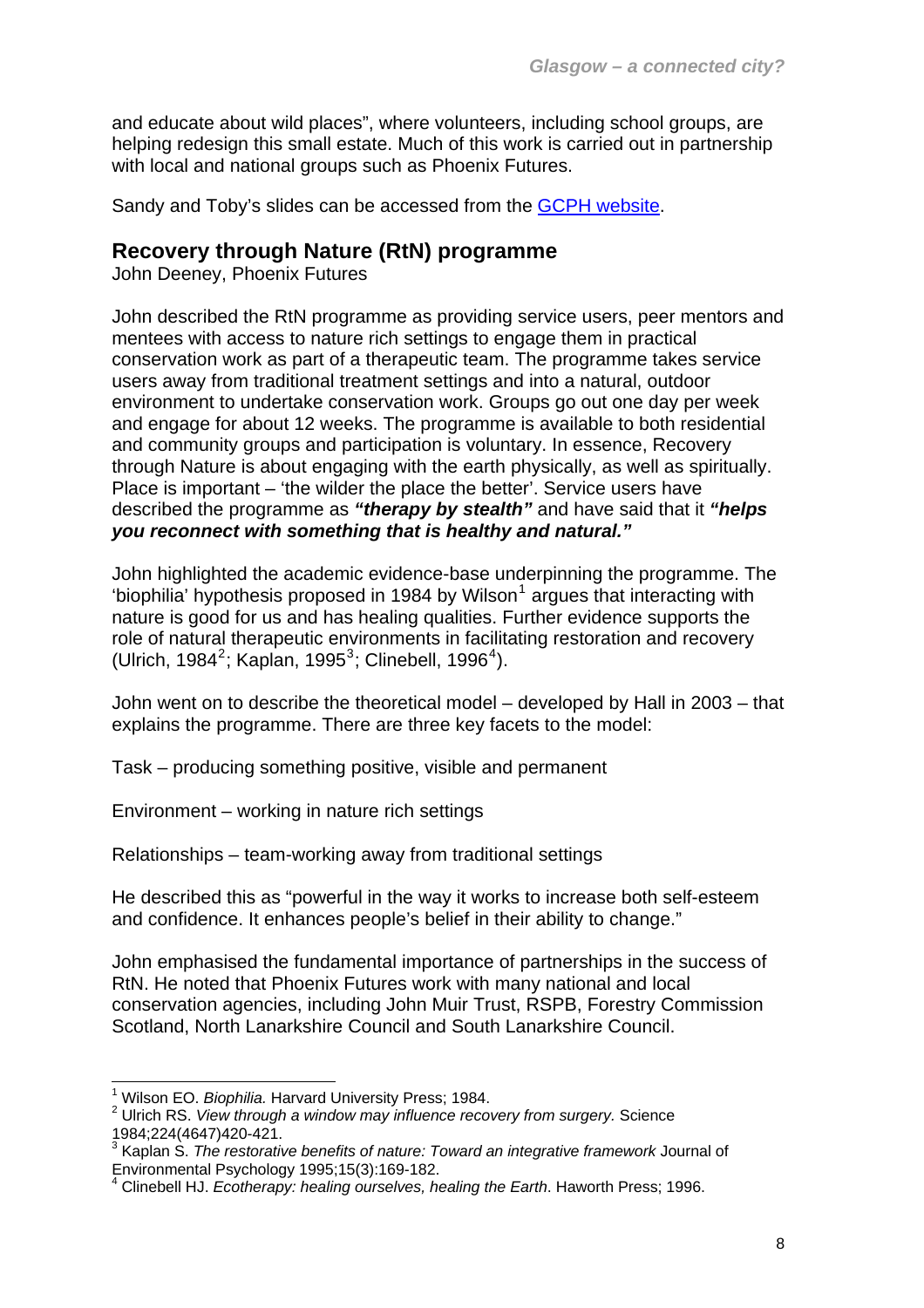In relation to outcomes of the programme: during 2012-13, 467 people participated in the programme and 30,000 volunteer hours were delivered to local communities.

## "... between every two pines is a doorway to a new world..." John Muir, 1911.

## **Theoretical Model**

Hall, 2003

- Task producing something positive, visible and permanent
- Environment working in nature rich settinas
- . Relationships team working away from traditional settings
- . Service users place themselves within this model. One factor may be more influential for a person than another
- . It is powerful in the way it works to increase both self esteem and confidence. It enhances people's belief in their ability to change



$$
\mathcal{L} = \mathcal{L} = \mathcal{L} = \mathcal{L} = \mathcal{L} = \mathcal{L} = \mathcal{L} = \mathcal{L} = \mathcal{L} = \mathcal{L} = \mathcal{L} = \mathcal{L} = \mathcal{L} = \mathcal{L} = \mathcal{L} = \mathcal{L} = \mathcal{L} = \mathcal{L} = \mathcal{L} = \mathcal{L} = \mathcal{L} = \mathcal{L} = \mathcal{L} = \mathcal{L} = \mathcal{L} = \mathcal{L} = \mathcal{L} = \mathcal{L} = \mathcal{L} = \mathcal{L} = \mathcal{L} = \mathcal{L} = \mathcal{L} = \mathcal{L} = \mathcal{L} = \mathcal{L} = \mathcal{L} = \mathcal{L} = \mathcal{L} = \mathcal{L} = \mathcal{L} = \mathcal{L} = \mathcal{L} = \mathcal{L} = \mathcal{L} = \mathcal{L} = \mathcal{L} = \mathcal{L} = \mathcal{L} = \mathcal{L} = \mathcal{L} = \mathcal{L} = \mathcal{L} = \mathcal{L} = \mathcal{L} = \mathcal{L} = \mathcal{L} = \mathcal{L} = \mathcal{L} = \mathcal{L} = \mathcal{L} = \mathcal{L} = \mathcal{L} = \mathcal{L} = \mathcal{L} = \mathcal{L} = \mathcal{L} = \mathcal{L} = \mathcal{L} = \mathcal{L} = \mathcal{L} = \mathcal{L} = \mathcal{L} = \mathcal{L} = \mathcal{L} = \mathcal{L} = \mathcal{L} = \mathcal{L} = \mathcal{L} = \mathcal{L} = \mathcal{L} = \mathcal{L} = \mathcal{L} = \mathcal{L} = \mathcal{L} = \mathcal{L} = \mathcal{L} = \mathcal{L} = \mathcal{L} = \mathcal{L} = \mathcal{L} = \mathcal{L} = \mathcal{L} = \mathcal{L} = \mathcal{L} = \mathcal{L} = \mathcal{L} = \mathcal{L} = \mathcal{L} = \mathcal{L} = \mathcal{L} = \mathcal{L} = \mathcal{L} = \mathcal{L} = \mathcal{L} = \mathcal{L} = \mathcal{L} = \mathcal{L} = \mathcal{
$$

RtN has been found to markedly improve retention in residential rehabilitation and community-based services for those who attend the RtN programme.

John's slides can be accessed from the [GCPH website.](http://www.gcph.co.uk/events/140)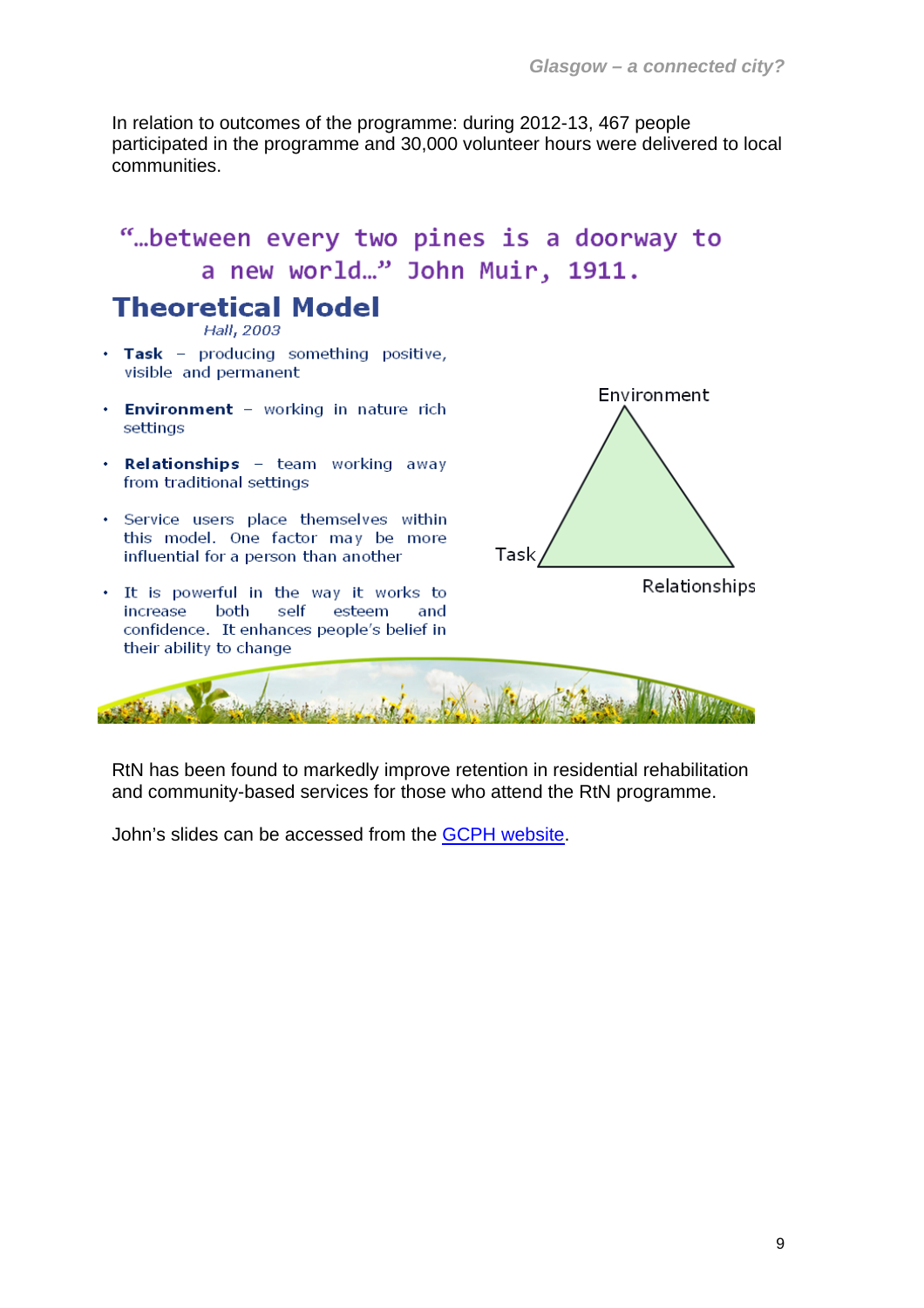## **Table and plenary discussions**

Following the morning's presentations and activities, delegates were encouraged to articulate:

- *What had inspired them?*
- *Were there opportunities to develop this type of work?*
- *Where were the connections?*
- *What was missing from the discussion and presentations?*

Delegates were also invited to make recommendations for policy and practice, locally and nationally.

The plenary discussion which followed focused on responses to these questions. The following is synthesis of the main themes that emerged during the plenary.



#### *Inspiration and challenges*

People were inspired by the amount of greenspace in existence and the diversity of participants at the event. It was felt that there were a large and growing number of community groups providing increased access to wild places. The quality of nature interventions in Scotland, natural play and specific initiatives such as forest schools were also mentioned as inspirational.

People were heartened by the growing body of evidence regarding the positive impacts of greenspace and good quality environments on health and wellbeing as well as the evidence from Phoenix Futures regarding the restorative effects of working with individuals in natural outdoor environments.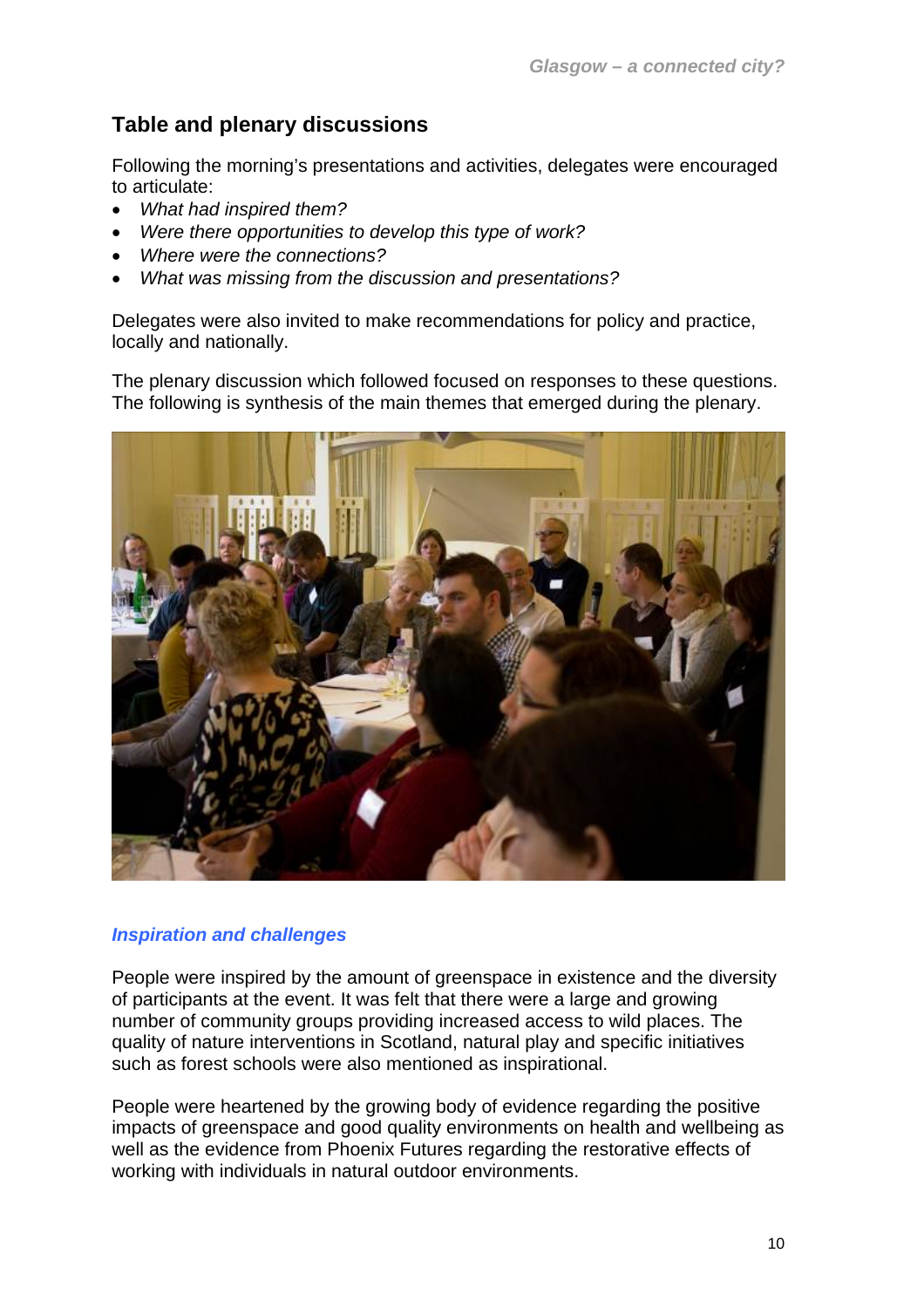Evidence presented at the event was seen as being directly relevant to community planning partnership processes, structures and negotiations particularly in relation to addressing negative aspects of health and social outcomes and inequalities. It was felt that evidence presented helped to place anecdotal and experiential evidence into context and that this type of evidence was important in supporting funding applications and in helping people move beyond being 'impassioned advocates'. Nonetheless the current funding context was seen to jeopardise a number of initiatives which align well with the evidence base.

Some participants questioned whether we sometimes present 'wild space' in offputting, costly and threatening ways and that, to address this, we should place more emphasis on the small steps required and free or very low cost approaches.

It was felt that there needs to be an evidence package that local authorities, funding bodies and health organisations can recognise and acknowledge. This should be visible, accessible and convincing to those who aren't the 'usual suspects'. A challenge was noted in relation to understanding key evidence boundaries between the health sector and local government. Bridging this gap would allow the good work that is being done within communities to be linked with health and social outcomes.

#### *Opportunities*

In thinking about opportunities, there was discussion about what constitutes a natural space as one's experience can start with leaving one's front door and can be aligned with active travel. The introduction of street trees and rain gardens in gap sites in heavily urbanised areas was recommended to improve local environments as well as measures to improve street 'permeability'. This fitted with current initiatives for temporary greening of (publically owned) urban derelict land and accessing and using spaces between buildings.

There was an emphasis on targeting resources to the most deprived areas with the caveat that people are often less likely to respond in poor rather than affluent areas. The importance of changing attitudes at a young age was raised and an example was given of work with teenagers to improve Bluebell Woods, a previously neglected area in Johnstone.

Fiona Crawford provided an example of local change in the Priesthill area of Glasgow. A health improvement initiative, originally funded by the Scottish Government, to tackle overweight and obesity in the neighbourhood has now been developed into a community garden situated directly adjacent to a primary school which is managed by the local community. As well as providing an opportunity for local people to grow their fruit and vegetables, the community garden has led to the establishment of very good relationships between the school and the local community as well as providing school pupils with access to experiential outdoor learning.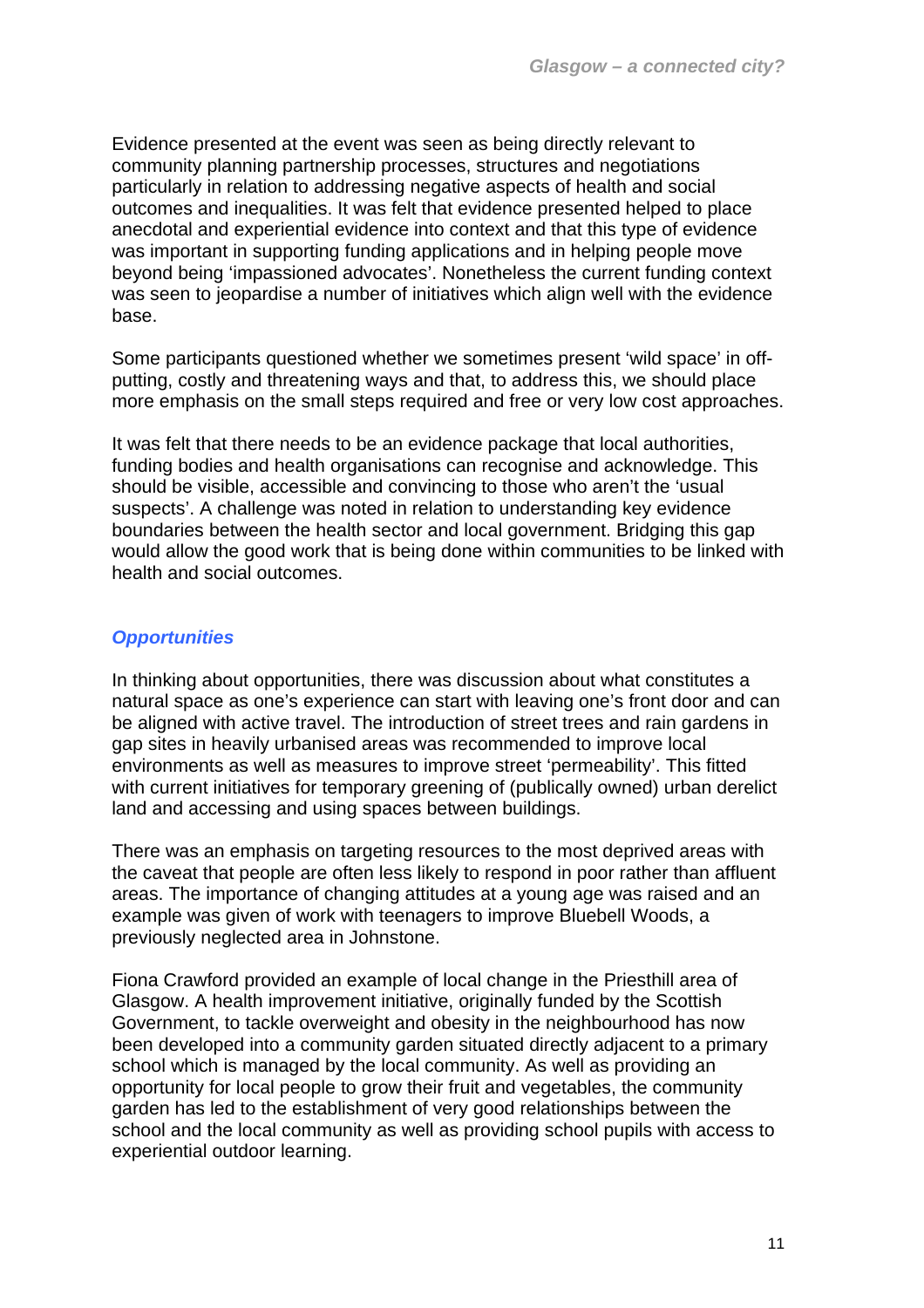Maximising opportunities to build better communication and connections between statutory agencies and grassroots communities was a common theme, as was the need to build networks at grassroots level. There was a presumption that when health boards realise that these interventions (in nature) work in both a preventative and therapeutic way, then more investment will be directed to such initiatives.

Another theme that emerged was the importance of building better 'greenspace design' for health and wellbeing into policy and planning. It was felt that some of the evidence could help inform new build healthcare facilities and the redevelopment of hospitals and schools.



Several new and relevant initiatives were mentioned. Glasgow's Smart City Demonstrator project was noted, which aims to create better access to relevant information and knowledge. The Stalled Spaces initiative which provides an opportunity for members of the public to utilise unused spaces and buildings for local community based projects. The Health and Social Care Alliance have also developed a database in which neighbourhood data can be collected and to which residents can contribute.

One view was that it would be useful to have a central portal, provided by the Scottish Government with information for and about networks and community organisations and research information which could be used for funding opportunities. This linked with other comments that there was a need to generate an overall map of current activity which could prevent duplication and help to overcome isolated approaches by joining up to achieve best outcomes. It was thought that there are opportunities to coalesce around funding sources but also a lack of awareness of these, for example, the Open Space Environment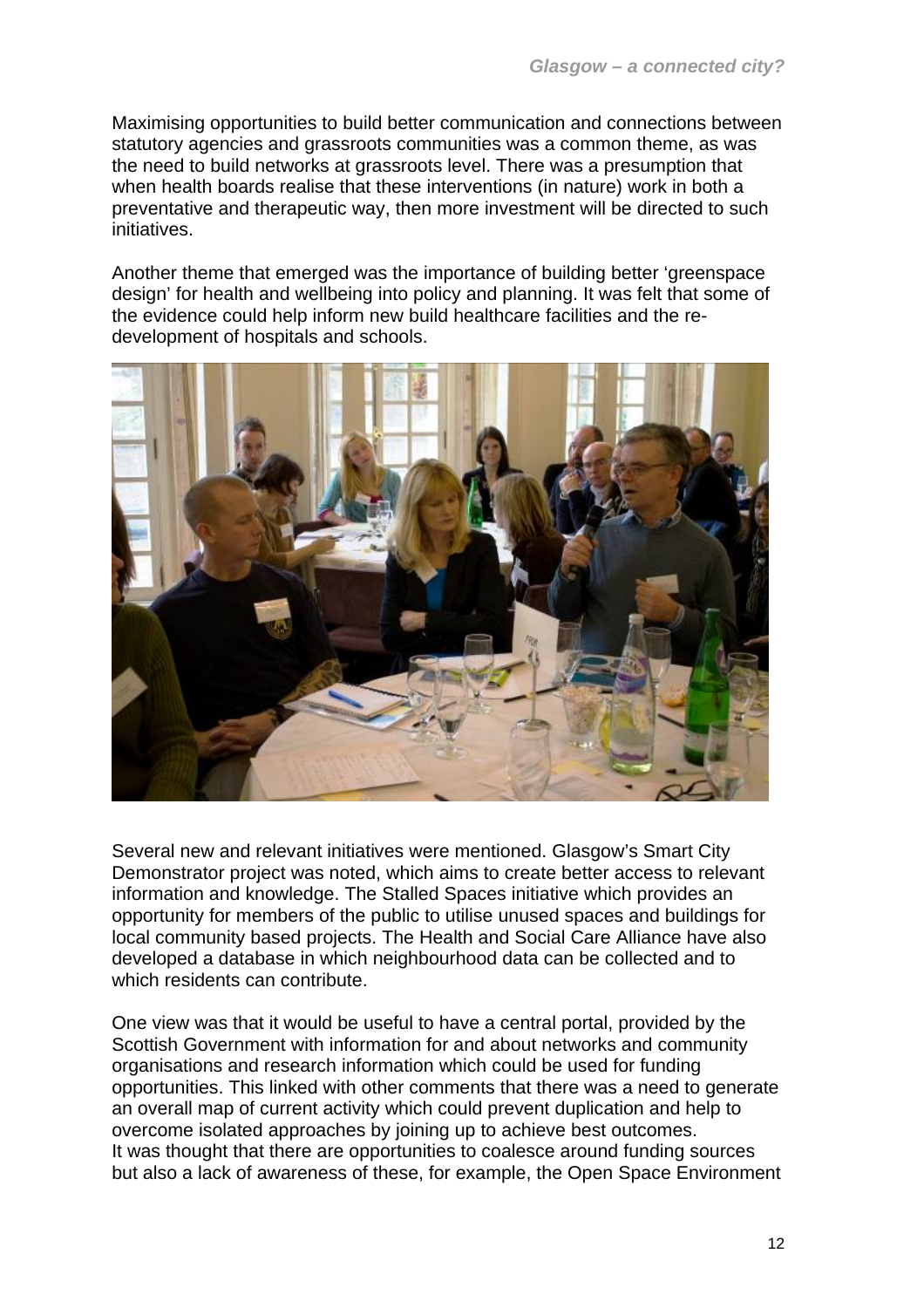Groups (OSEGs), stalled space, food networks in Glasgow. 'Friends of parks' groups have developed because they have access to money that councils cannot access.

There was a discussion about whether we need 'local champions' and the potential role of local councillors as advocates for proposals and initiatives. Stephan Dornan, an elected member in Glasgow, encouraged people to make use of their local councillors.

#### *Connections*

There was a strong feeling expressed by those present that much of the work in this area is disconnected partly due to the current performance management regime, to which, for example, health boards need to adhere, driven by Scottish Government targets. There was a clear feeling that health service connections with other stakeholders need to be strengthened.

There was a perception that the correct level for networking also needs some thought. Is a Community Planning Partnership an appropriate level? Could umbrella/interface voluntary sector bodies operate to coordinate some of this effort? Social enterprise opportunities are also worth further exploration. A possible connection was seen between university and community groups using nature to establish longitudinal studies of impact; an academic evaluation of the 'Recovery though Nature' programme developed by Phoenix Futures was mentioned in this regard.

Other connections that were highlighted as being important to develop were between community projects/bodies and local projects, via website information and events, through provision of statistics to help projects and through organisations and networks, such as ALISS, the Glasgow Food Network, the Health and Social Care Alliance and with local champions – advocates in council, education and NHS Boards.

#### *What was missing?*

A number of issues were touched upon but not fully discussed. These are outlined below.

How to **mainstream environmental interventions** and secure long-term funding to make services sustainable? What opportunities are there for voluntary and environmental sectors?

Greenspace should be designed for health and wellbeing. Healthcare facilities should have better **greenspace design**. Hospitals and schools should influence landscape design to enhance people's health and wellbeing.

There are real opportunities to make use of **vacant and derelict land** that has been unused for decades which are under public ownership. Who do we contact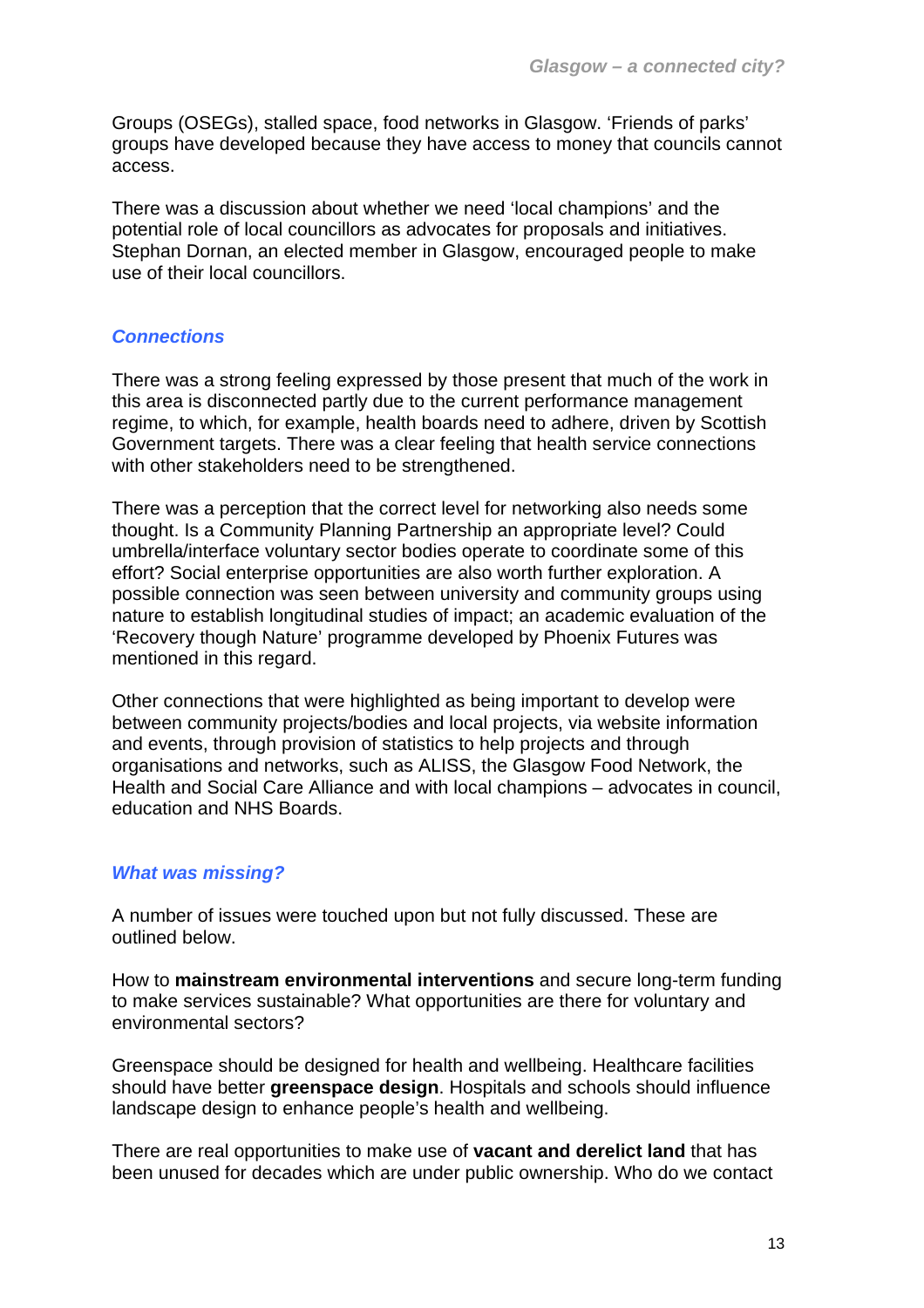to discuss unblocking this land for alternative uses? What can be learnt from community land buyouts in the Highlands? Although much land in Glasgow is contaminated and needs to be unlocked and cured, there are lots of ways of healing the land.

There is a lack of discussion around **antisocial behaviour** taking place in parks, particularly in the deprived areas, but it is an issue across social class groups for teenagers in urban areas.

The **quality of greenspace** was raised. What factors make greenspace valuable for use? Councils have assessed the quality of greenspace but it is patchy and dated. There was no real discussion regarding the competing priorities for land and how some professionals consider **greenspace a burden** because it takes money to maintain and does not generate income. There is a challenge of



protecting green space and its opportunities in the face of redevelopment/regeneration.

Other issues highlighted were: safety – the need to balance resources more between poor and rich; the need to educate; access to greenspace and services that can support access; understanding of 'good land' – a wider issue; how to mainstream successful environmental interventions; connections with 'self-directed support' services rooted in communities; the idea of a facilitated event between environment and health sectors on opportunities; research council grants – for cohort studies; ways of addressing or offsetting the power of developers as a pressure group and gaining access to and involvement in the design of developments.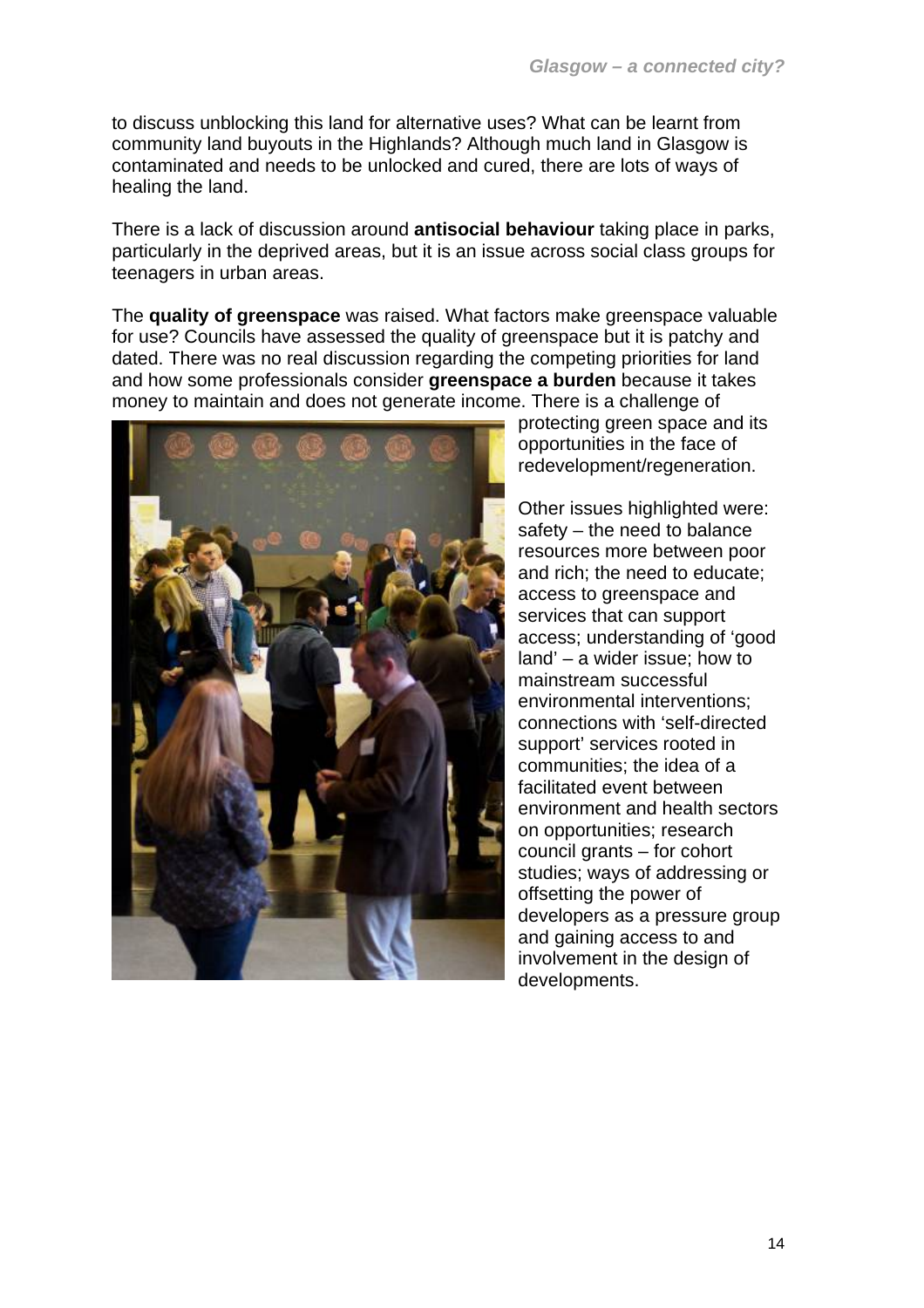## *Recommendations for policy and practice, locally and nationally*

Although implications for policy and practice were not discussed in plenary due to lack of time, these were discussed during group work. A summary of main points made is provided below.

#### **Schools/education**

- Take people (professionals) out to wild environments.
- Introduce a statutory responsibility for schools to take pupils out into natural environments.
- Incorporate forest schools approaches into schools or, if not possible, shortterm initiatives such as field trips.
- De-mystify outdoor adventure work in schools and provide training for all people on green topics.
- Utilise the Scottish Curriculum for Excellence and 'One Planet' schools programme.

#### **Stalled spaces**

- Raise awareness of initiatives so people can take advantage of them (e.g. stalled spaces).
- Re-invest and stop neglecting outdoor urban environments.
- Recruit and get people on board willing actors rather than conscripts.
- Maximise opportunities to address vacant and derelict land and stalled spaces – allow alternative use by third sector and environment sector.

## **Policy**

- Recognise and build on positive policy developments in recent years.
- Utilise legislation such as the forthcoming Community Empowerment Bill.
- Further consider land policy and land ownership. Explore contradictory pressures within policy, e.g., housing policy and impact on green space. Establish different, softer targets that are not necessarily quantitative.
- Divert greater resources to poorer areas.
- Help people with delivery on the ground, normalising initiatives and encouraging their spread. Communicate delivery issues to policy and national decision-makers.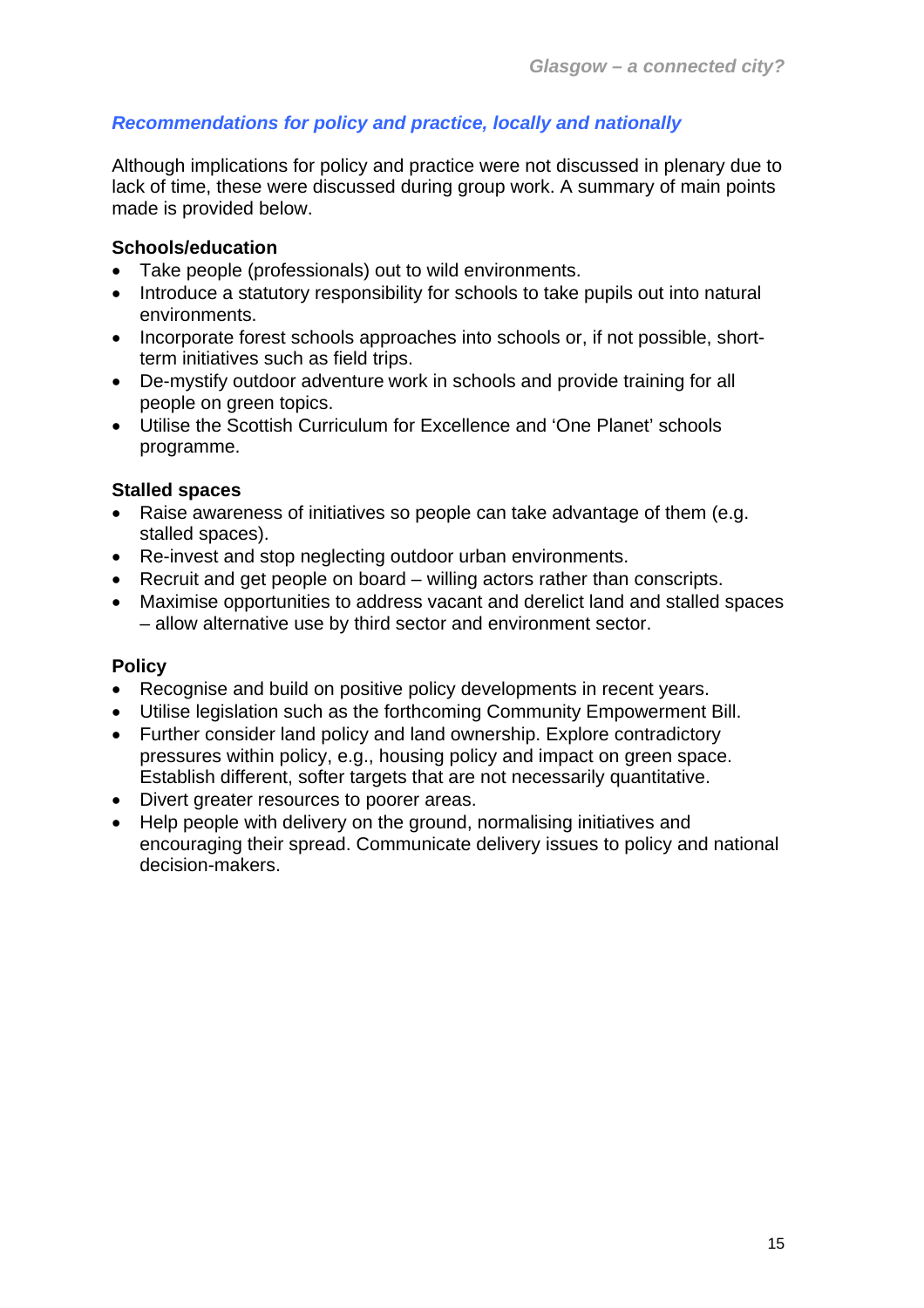## **Conclusions**

The enthusiasm and good ideas generated at this event were palpable. A postevent evaluation elicited comments such as:

*"It was a superb venue and very relevant to the topic and very encouraging to see a range of agencies there along with the enthusiasm of those attending. Really great event, more of these please!"* 

*"Thanks again for a very well organised and enjoyable conference. "* 

*"Thanks so much for letting me come along. It was a great session. Please keep me in the loop."* 

Participants at this event agreed that it is vitally important to present robust and convincing evidence of the physical and mental health benefits conferred through access to natural environments. Further research on the remedial benefits of programmes such as Recovery through Nature would add to and enhance the evidence-base.

There was a strong feeling that the health sector (particularly health improvement) and environmental organisations could and should be working together more closely and more effectively. Greater collaboration and joint working between those working in health and environmental sectors would enable shared understanding and priorities to develop and would lead to greater focus/investment in nature-based initiatives.

The development of a greater environmental focus through the Scottish Curriculum for Excellence, Forest Schools and the John Muir Award was seen as an important for building awareness and experiential learning among pupils and school staff.

It was felt that while local champions are often needed to stimulate initial action, many initiatives now need to be 'normalised' and their wider adoption encouraged.

Finally, this report is the product of the speakers' presentations, and of the ensuing discussion, debate and constructive contributions of all of the participants. We encourage you to use it, share it and discuss it. There is clearly a need for further conversations and indeed several people suggested topics for further events. The GCPH would be happy to discuss this.

## **Contact details**

Bruce Whyte **Fiona Crawford** 

[bruce.whyte@drs.glasgow.gov.uk](mailto:bruce.whyte@drs.glasgow.gov.uk) [fiona.crawford@drs.glasgow.gov.uk](mailto:fiona.crawford@drs.glasgow.gov.uk) 0141 287 6880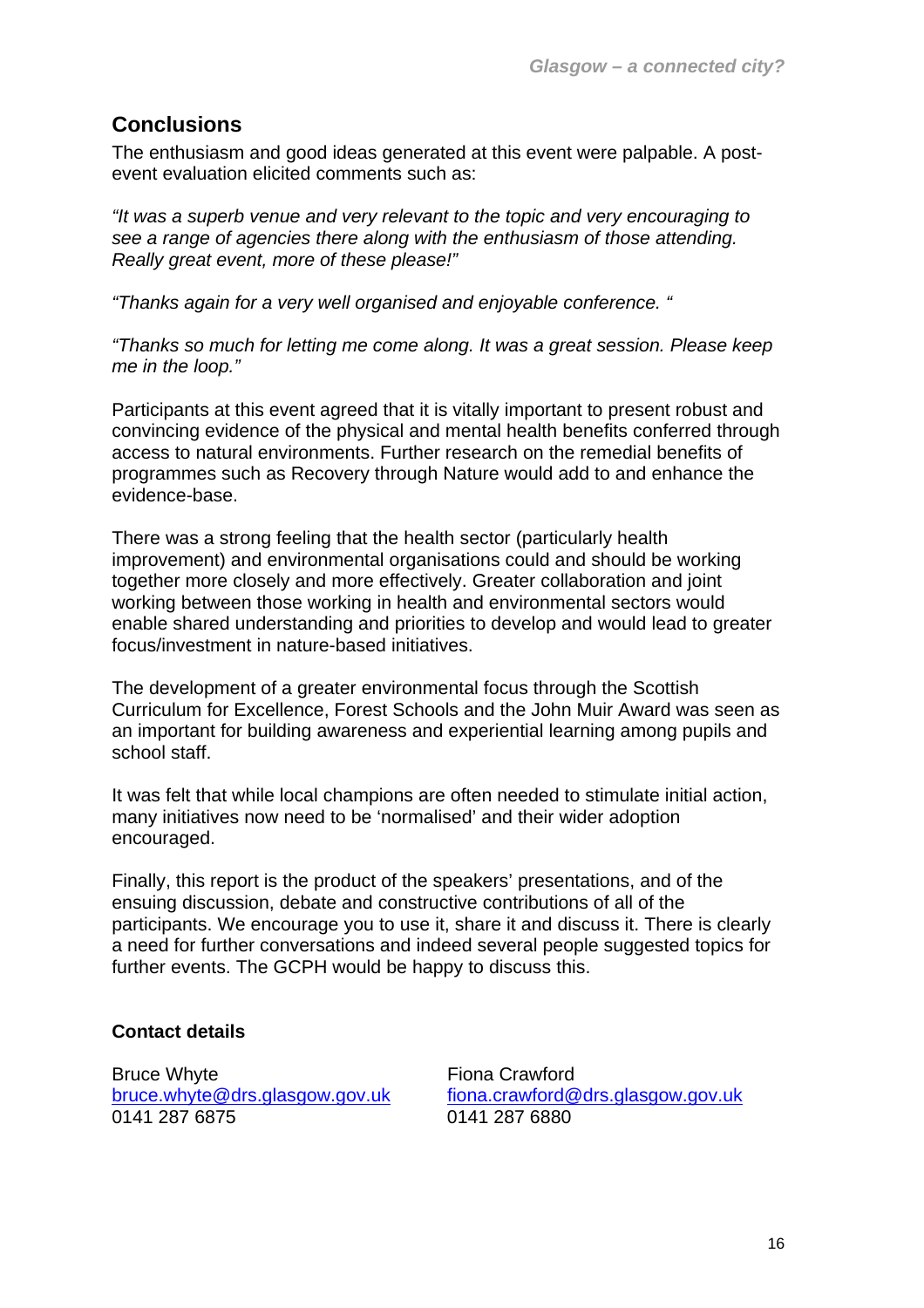## **Appendix A: Event programme**



## **Nature and nurture, people and places – GCPH, Urban Health Seminar**

House for an Art Lover, Bellahouston Park, Glasgow Wednesday 27th November, 9.30am – 1.00pm

#### Purpose

To provide a space for an open-ended, creative exploration of the links and synergy between people, the environment, sustainability and health, with a particular focus on what we can learn that is relevant to urban health.

#### Programme

| $09:00 - 09:30$ | Registration                                                                                                                   |
|-----------------|--------------------------------------------------------------------------------------------------------------------------------|
| $09:30 - 09:35$ | Welcome by the Chair (Bruce Whyte, GCPH)                                                                                       |
| $09:35 - 09:45$ | Introduction (Fiona Crawford, GCPH)                                                                                            |
| $09:45 - 10:15$ | Can our urban environments help us be (equally) well?<br>(Prof Rich Mitchell, University of Glasgow)                           |
| $10:15 - 10:55$ | Exploration of urban land use maps                                                                                             |
| $10:55 - 11:15$ | John Muir Trust – case study – conservation activities and<br>John Muir Award (Sandy Maxwell & Toby Clark, John Muir<br>Trust) |
| $11:15 - 11:30$ | Recovery through nature programme (John Deeney, Phoenix<br>Futures)                                                            |
| $11:35 - 11.50$ | Coffee and outdoor discussion                                                                                                  |
| $11:50 - 12:30$ | Table discussion session                                                                                                       |
| $12:30 - 12:55$ | Plenary feedback                                                                                                               |
| $12:55 - 13:00$ | Summing up                                                                                                                     |
| $13:00 - 13:30$ | Lunch                                                                                                                          |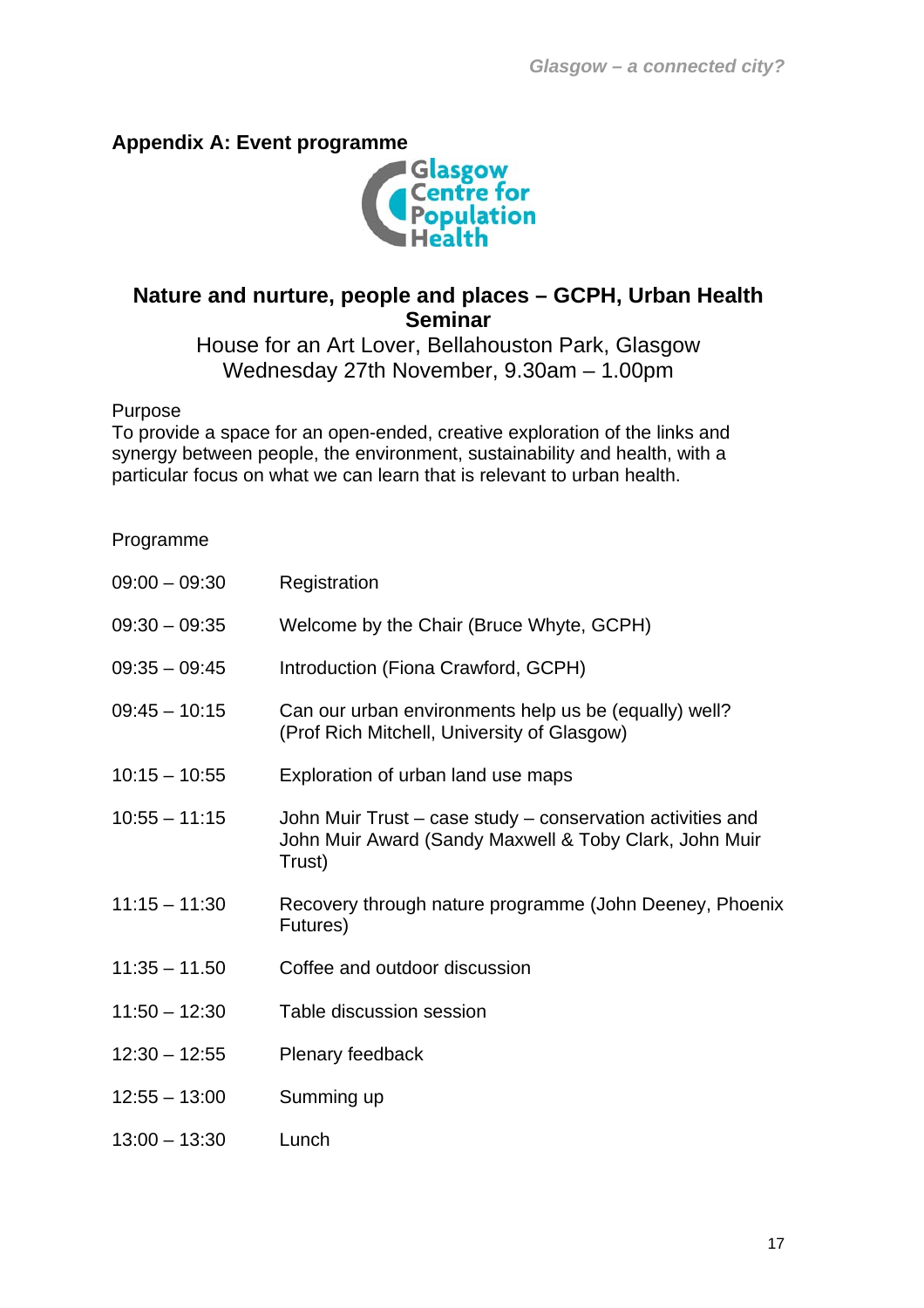| <b>DELEGATE LIST</b>                                                                                     |                    |                                                |                                           |  |  |
|----------------------------------------------------------------------------------------------------------|--------------------|------------------------------------------------|-------------------------------------------|--|--|
| Nature and nurture, people and places: Wednesday 27 <sup>th</sup> November 2013 - House for an Art Lover |                    |                                                |                                           |  |  |
| <b>First Name</b>                                                                                        | <b>Last Name</b>   | Organisation                                   | <b>E-Mail</b>                             |  |  |
| Hugh                                                                                                     | Anderson           | haa design limited                             | hugh@haadesign.co.uk                      |  |  |
| Stephen                                                                                                  | <b>Birrell</b>     | <b>Glasgow City Council</b>                    | stephen.birrell@drs.glasgow.gov.uk        |  |  |
| Matthew                                                                                                  | <b>Buckland</b>    | <b>Forestry Commission Scotland</b>            | matthew.buckland@forestry.gsi.gov.uk      |  |  |
| Isla                                                                                                     | Campbell           | Scottish Natural Heritage                      | isla.campbell@snh.gov.uk                  |  |  |
| Michelle                                                                                                 | Carroll            | <b>GCVSDPA</b>                                 | michelle.carroll@gcvsdpa.gov.uk           |  |  |
| Heather                                                                                                  | Claridge           | <b>Glasgow City Council</b>                    | heather.claridge@glasgow.gov.uk           |  |  |
| Toby                                                                                                     | Clark              | John Muir Trust                                | toby@johnmuiraward.org                    |  |  |
| Joneen                                                                                                   | Clarke             | <b>Forestry Commission Scotland</b>            | joneen.clarke@forestry.gsi.gov.uk         |  |  |
| Ally                                                                                                     | Corbett            | <b>GCV Green Network Partnership</b>           | alastair.corbett@gcvgreennetwork.gov.uk   |  |  |
| lan                                                                                                      | Corrie             | <b>Glasgow City Council</b>                    | ian.corrie@drs.glasgow.gov.uk             |  |  |
| Tim                                                                                                      | Cowen              | <b>Woodlands Community Garden</b>              | woodlandscommunitygarden@gmail.com        |  |  |
| Fiona                                                                                                    | Crawford           | <b>Glasgow Centre for Population</b><br>Health | fiona.crawford@glasgow.gov.uk             |  |  |
| Lindsay                                                                                                  | Cully              | <b>Pollok Health Centre</b>                    | lindsay.cully@ggc.scot.nhs.uk             |  |  |
| Lucy                                                                                                     | Cunningham         | <b>Urban Roots</b>                             | lucy@urbanroots.org.uk                    |  |  |
| Gill                                                                                                     | Darbyshire         | East Renfrewshire Council                      | gill.darbyshire@eastrenfrewshire.gov.uk   |  |  |
| Kate                                                                                                     | Dargie             | <b>Glasgow City Council</b>                    | kate.dargie@glasgow.gov.uk                |  |  |
| Lesley                                                                                                   | de Blieck          | Idox                                           | lesley.deblieck@idoxgroup.com             |  |  |
| John                                                                                                     | Deeney             | <b>Phoenix Futures</b>                         | john.deeney@phoenix-futures.org.uk        |  |  |
| Karen                                                                                                    | <b>Dobbins</b>     | South Lanarkshire Council                      | karen.dobbins@southlanarkshire.gsx.gov.uk |  |  |
| Stephen                                                                                                  | Dornan             | <b>Glasgow City Council</b>                    | stephen.dornan@glasgow.gov.uk             |  |  |
| Mandy                                                                                                    | <b>Evans Ewing</b> | <b>Urban Roots</b>                             | mandy@mandyevansewing.com                 |  |  |
| Matthew                                                                                                  | Finkle             | <b>Glasgow City Council</b>                    | matthew.finkle@drs.glasgow.gov.uk         |  |  |
| Janet                                                                                                    | Forry              | <b>East Renfrewshire Council</b>               | janet.forry@eastrenfrewshire.gov.uk       |  |  |
| David                                                                                                    | Gibson             | <b>Glasgow City Council</b>                    | david.a.gibson@drs.glasgow.gov.uk         |  |  |
| Jackie                                                                                                   | Gillespie          | <b>Glasgow Caledonian University</b>           | j.m.gillespie@gcu.ac.uk                   |  |  |
| Sarah                                                                                                    | Groom              | Glasgow City Council                           | sarah.groom@ls.glasgow.gov.uk             |  |  |
| John                                                                                                     | Harkins            | Glasgow CHP, South Sector                      | jharkins@his.ea.glasgow.sch.uk            |  |  |
| Marie                                                                                                    | Hedges             | <b>East Renfrewshire Council</b>               | marie.hedges@eastrenfrewshire.gov.uk      |  |  |
| <b>Brian</b>                                                                                             | <b>Hinks</b>       | <b>Phoenix Futures</b>                         | laura.wright@phoenix-futures.org.uk       |  |  |
| Ross                                                                                                     | Johnston           | Scottish Natural Heritage                      | ross.johnston@snh.gov.uk                  |  |  |
| Megan                                                                                                    | Jones              | <b>Conservation Volunteers Scotland</b>        | m.jones@tcv.org.uk                        |  |  |
| Russell                                                                                                  | Jones              | <b>Glasgow Centre for Population</b><br>Health | russell.jones@drs.glasgow.gov.uk          |  |  |
| Runima                                                                                                   | Kakati             | NHS Greater Glasgow & Clyde                    | runimakakati@nhs.net                      |  |  |
| Thomas                                                                                                   | Killean            | <b>SAMH</b>                                    | thomas.killean@samh.org.uk                |  |  |
| Kevin                                                                                                    | Lafferty           | <b>Forestry Commission Scotland</b>            | kevin.lafferty@forestry.gsi.gov.uk        |  |  |
| Rennie                                                                                                   | Mason              | <b>East Renfrewshire Council</b>               | rennie.mason@eastrenfrewshire.gov.uk      |  |  |
| Sandy                                                                                                    | Maxwell            | John Muir Trust                                | sandy.maxwell@jmt.org                     |  |  |
| Emily                                                                                                    | McCurrie           | Glasgow City CHP                               | emily.mccurrie@ggc.scot.nhs.uk            |  |  |
| Vincent                                                                                                  | McInally           | <b>Glasgow City Council</b>                    | vincent.mcinally@glasgow.gov.uk           |  |  |
| Peter                                                                                                    | MacLellan          | Private                                        | prmaclellan@gmail.com                     |  |  |
| Fiona                                                                                                    | McLean             | Eastmuir Primary School                        | fmclean@eastmuir-pri.glasgow.sch.uk       |  |  |
| James                                                                                                    | McMahon            | <b>Glasgow City Council</b>                    | james.mcmahon@glasgow.gov.uk              |  |  |
| Sarah Jane                                                                                               | McMahon            | <b>Phoenix Futures</b>                         | laura.wright@phoenix-futures.org.uk       |  |  |
| Sarah                                                                                                    | McMillan           | Men's Health Forum Scotland                    | sarah@mhfs.org.uk                         |  |  |
| Susan                                                                                                    | McNeish            | South Lanarkshire Council                      | susan.mcneish@southlanarkshire.gsx.gov.uk |  |  |
| Hugh                                                                                                     | McNish             | <b>Forestry Commission Scotland</b>            | hugh.mcnish@forestry.gsi.gov.uk           |  |  |
| Rich                                                                                                     | Mitchell           | University of Glasgow                          | richard.mitchell@glasgow.ac.uk            |  |  |
| Maree                                                                                                    | Morrison           | East Renfrewshire Council                      | maree.morrison@eastrenfrewshire.gov.uk    |  |  |
| Malcolm                                                                                                  | Muir               | South Lanarkshire Council                      | malcolm.muir@southlanarkshire.gsx.gov.uk  |  |  |
|                                                                                                          |                    |                                                |                                           |  |  |
| Sue                                                                                                      | Northrop           | <b>Scottish Government</b>                     | sue.northrop@scotland.gsi.gov.uk          |  |  |

## **Appendix B: Participants**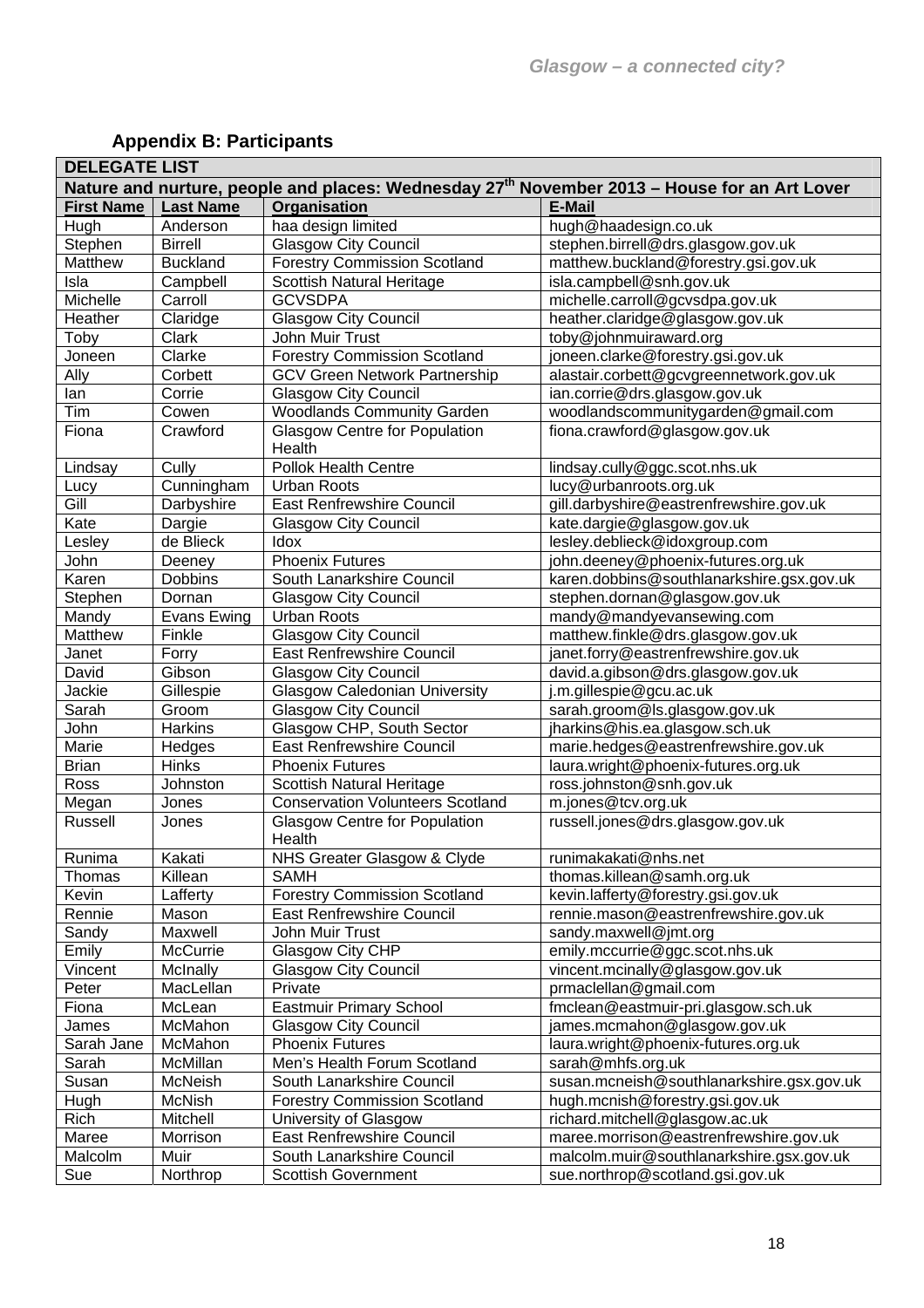| Ea           | O'Neill        | <b>Greenspace Scotland</b>           | ea.o'neill@greenspacescotland.org.uk    |
|--------------|----------------|--------------------------------------|-----------------------------------------|
| <b>Neil</b>  | Pratt          | 360 Degrees Outdoor                  | neil.pratt@360degreesoutdoor.co.uk      |
| Julia        | Radcliffe      | Glasgow Urban Lab                    | j.radcliffe@gsa.ac.uk                   |
| Louise       | Rennick        | <b>NHS Health Scotland</b>           | louise.rennick@nhs.net                  |
| Tony         | Robertson      | University of Edinburgh              | tony.robertson@ed.ac.uk                 |
| Lynne        | Rush           | <b>National Services Scotland</b>    | lynne.rush@nhs.net                      |
| Eva          | Silveirinha de | University of Edinburgh              | eva.silv@ed.ac.uk                       |
|              | Oliveira       |                                      |                                         |
| Jenny        | Simpson        | <b>Trellis Scotland</b>              | jenny@trellisscotland.org.uk            |
| Shona        | Simpson        | <b>Glasgow City Council</b>          | shona.simpson@drs.glasgow.gov.uk        |
| Peter        | Singleton      | <b>SEPA</b>                          | peter.singleton@sepa.org.uk             |
| Dr Erik      | Sutherland     | East Renfrewshire CHCP               | erik.sutherland@eastrenfrewshire.gov.uk |
| Lorraine     | <b>Tulloch</b> | Dot to Dot Consulting Ltd            | lorraine@dottodotconsulting.co.uk       |
| Margaret     | Whitelaw       | <b>Nextdoor Network</b>              | mam.nxdoor@gmail.com                    |
| <b>Bruce</b> | Whyte          | <b>Glasgow Centre for Population</b> | bruce.whyte@glasgow.gov.uk              |
|              |                | Health                               |                                         |
| Joan         | Wilson         | <b>Trellis Scotland</b>              | joan@plantsanddesign.co.uk              |
| Laura        | Wright         | <b>Phoenix Futures</b>               | laura.wright@phoenix-futures.org.uk     |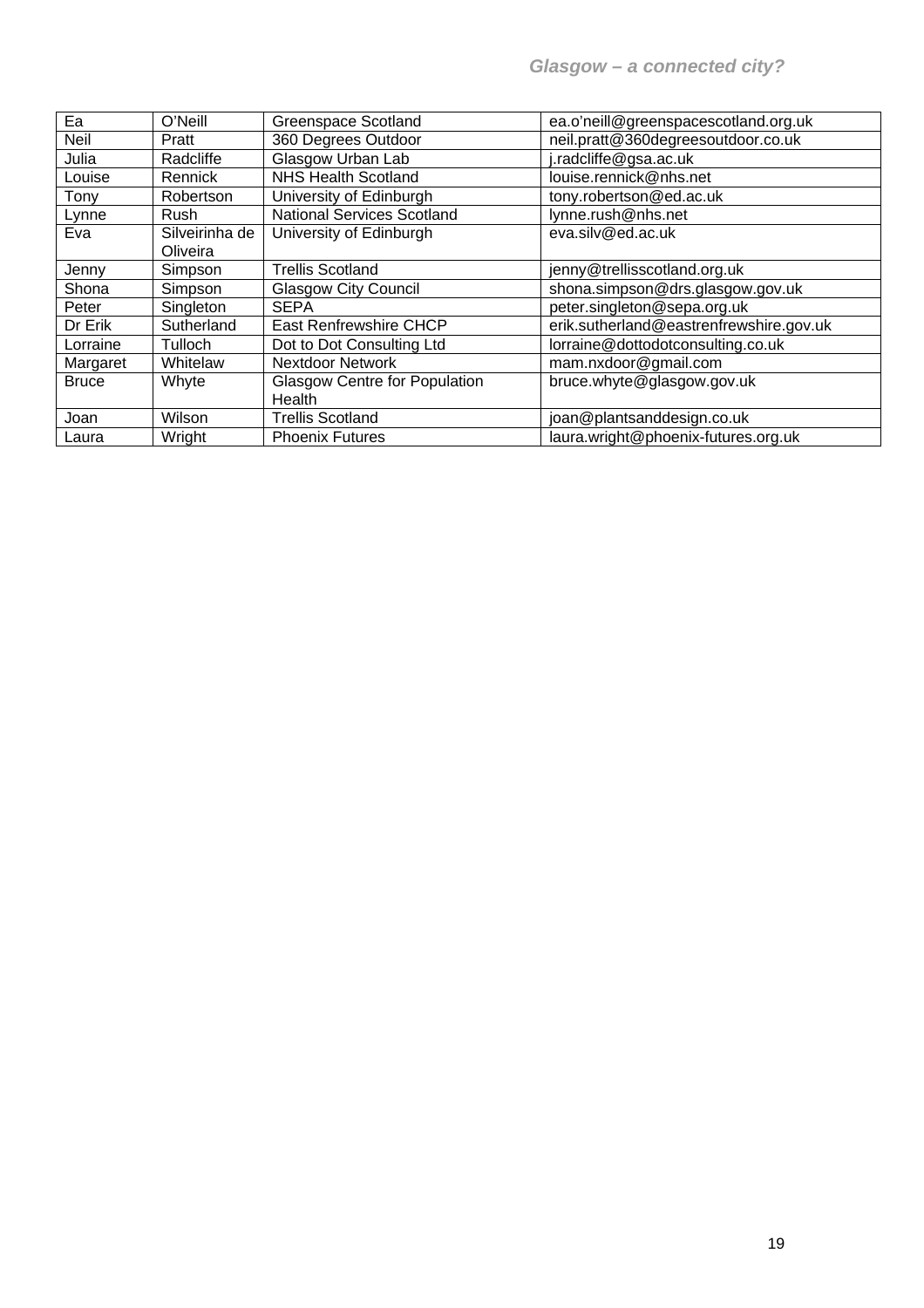## **Appendix C: Post-it comments from urban land use maps**

The comments below were made on the maps provided at the event. High resolution images of the maps with the post-it notes attached are available on request from the GCPH.

## **North Lanarkshire (southern part)**

- Too much vacant & derelict land to east of Motherwell opportunity to build 'affordable' houses with access to community gardens. MUGA, walking and cycle paths.
- Viewpark Glen local woods reopened but population reluctant to engage for historic reasons.
- **Regeneration works at Dalzell Estate, Motherwell.**

## **North Lanarkshire (northern part)**

- Forth & Clyde Canal excellent resource but needs more facilities.
- Good links to role of greenspace in single outcome agreement.
- **Allotment near Cumbernauld House Park.**
- Good cycling link along Forth & Clyde Canal.
- Croy Hill circular path and links to Twechar and Craigmarloch.
- 'Watch us grow' therapeutic garden at Palacerigg Country Park.
- M & S bike circuit and skills loop Cumbernauld Glen.
- **Scottish Wildlife Trust Living Landscape Project.**
- $\blacksquare$  500 potential houses development changing nature and rural village Mollinsburn area.

## **South Lanarkshire (southern part)**

- Strathaven Park great but overly manicured and not 'wild'.
- Strathaven Park top green flag award in Scotland 1st time / 1st green flag in South Lanarkshire.
- **Morgan Glen community managed.**
- **EXECT** Larkhall community growers therapeutic garden.
- Clyde Valley fruit-growing orchards current status (local) used to be big industry.
- Falls of Clyde, New Lanark old utopia, new topia?
- Brownlee woods  $-$  pond drainage, thinning and coppicing.

## **South Lanarkshire (northern part)**

- Millheugh and Greenhall community-led regeneration project.
- **Trough Linn new native woodland.**
- Neilsland Park and Earnoch Glen 3km of new paths, two new bridges. Community management group. Food school programme.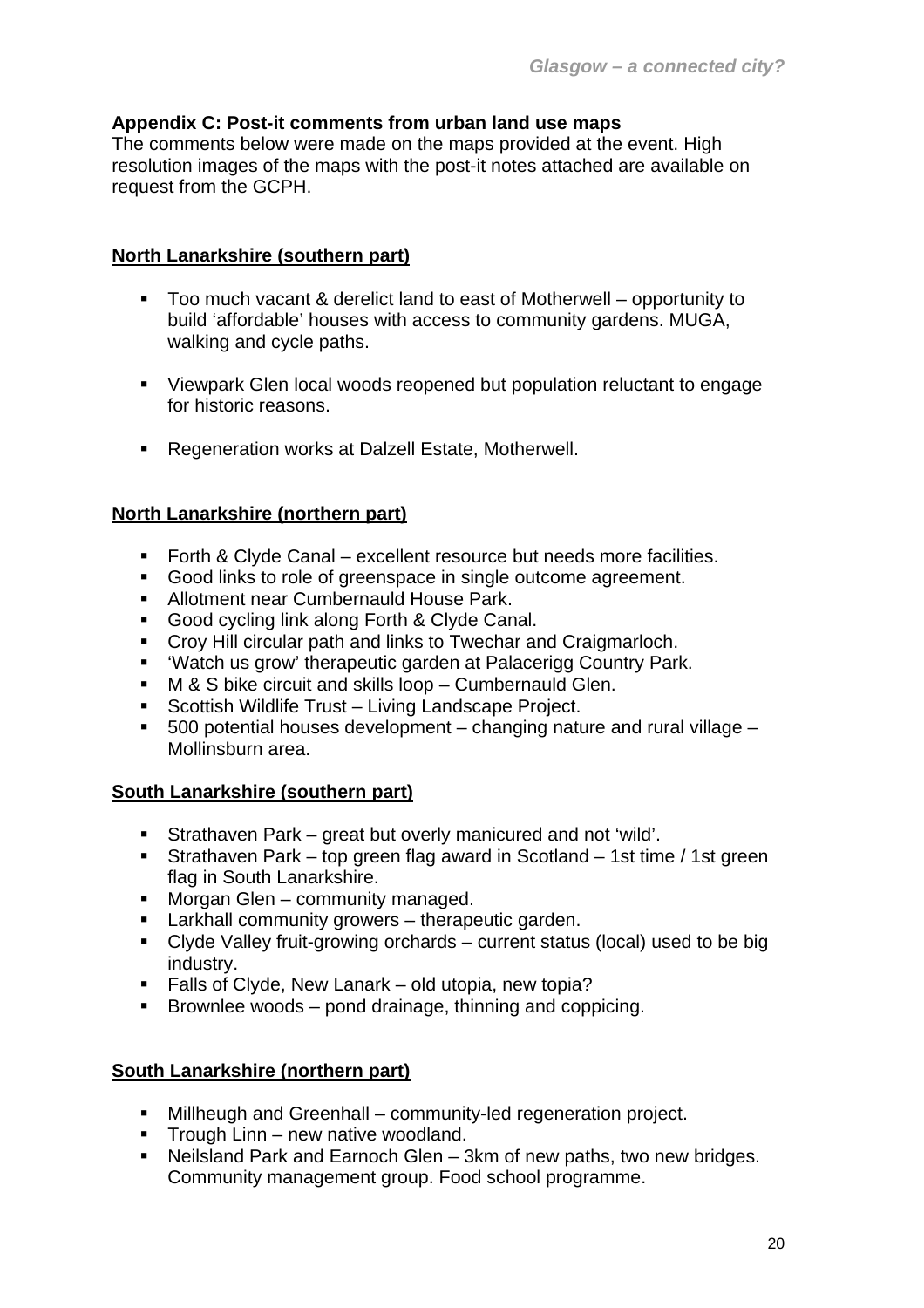- South Haugh, Hamilton reinstating path networks.
- Cunnigar Loop new urban 'natural' park FCS, SLC *et al*.
- New woodland park created from derelict land Cunnigar Loop site.
- Cambuslang Park community management group regeneration project access and natural spaces.
- Newton could have paths into semi-natural area  $(NB in hand local)$ group working on it!).
- **Langlands Moss local nature reserve community managed raised bog.**
- Redlees Urban Park has been regenerated WW2 anti-aircraft battery water vole, otter, badger – please visit!
- Backmuir Woods path and woodland regeneration forest schools.
- Bothwell Road Park Initiative.
- Chatelherault Country Park major woodlands and access regeneration project. New path links to surrounding communities.
- Cadzow Glen access and woodland regeneration by mental health recovery volunteers.
- **Udston and Glenlee woods community managed.**
- Malls Mire community-led regeneration SLC, GCC, Urban Roots.

## **East Renfrewshire**

- Dams to Darnley.
- Shanks industrial site derelict for years vandalism, fire-starting.
- Great dog walking and non-dog walking Neilston Pad.
- Whitelees wind farm 100 miles of tracks, forest, moorland, wildlife 'wilderness'.
- **Community action to 'clean up the Glen' (Busby Glen).**
- Barrhead High School award for waterworks project.
- Local 'rural' residents being 'stressed' by wind turbines construction south of Neilston.
- $\blacksquare$  Blocked by farmer (Thorntonhall).

## **Renfrewshire**

- Good links to role of greenspace in single outcome agreement.
- Wooded golf course hilly great sledging next to local park Ralston Golf Course.
- Clyde Muirshiel Regional Park mental health programme 'Branching Out'.
- Windyhill lots of paths and investment.
- **Regeneration of Bluebell woods, Johnstone.**
- Cycle path National Cycle Route Johnstone.
- **Fabulous Greenspace with waterfall Gleniffer Braes.**
- Gleniffer Braes excellent park but lacking investment, and antisocial issues that deter some visitors.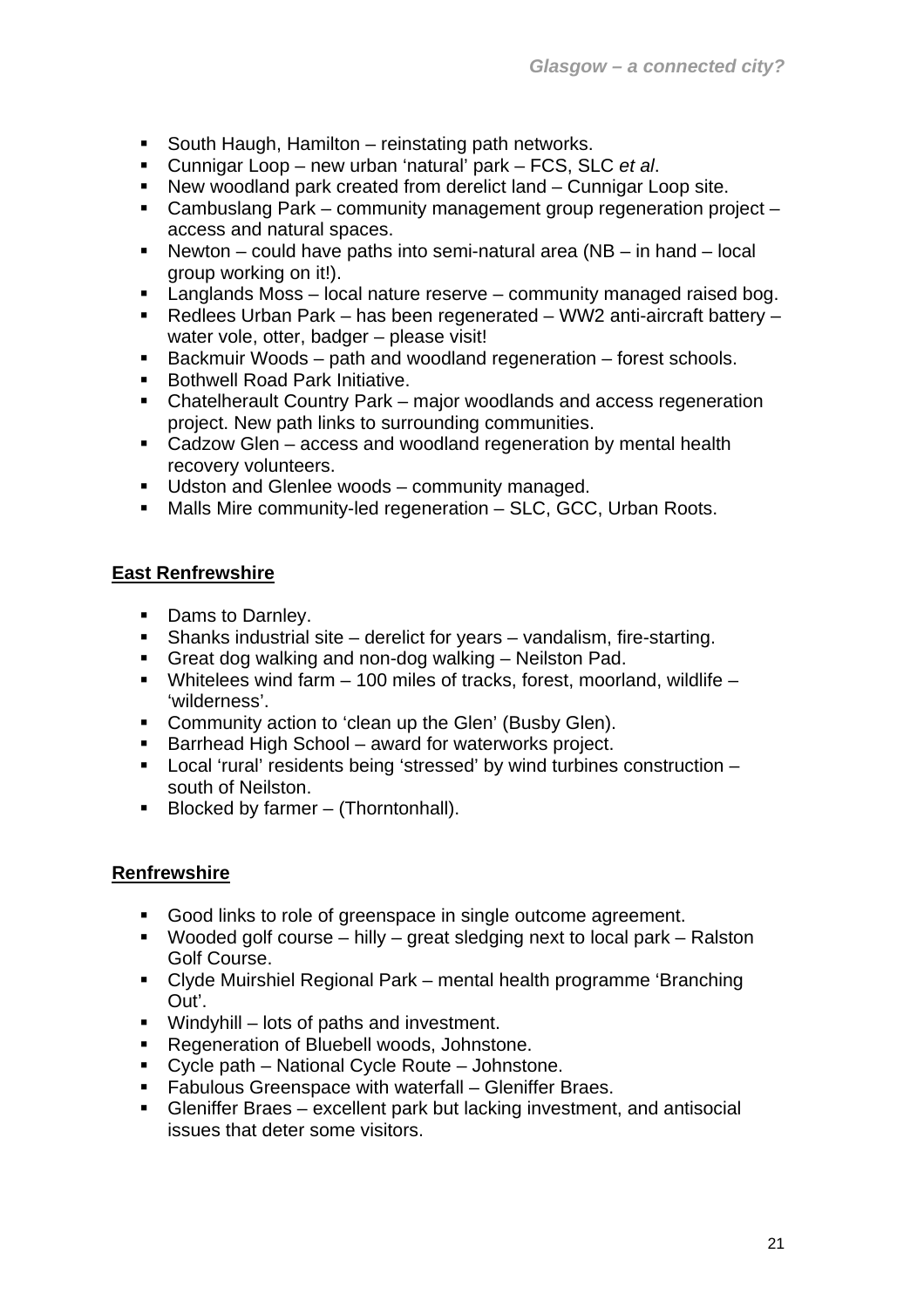## **Inverclyde**

- **Local community walking groups some in gym, others along the river.** Potential to use greenspace more – Inverclyde Globetrotters.
- River Clyde as barrier poor connectivity e.g. access from Port Glasgow to Loch Lomond National Park.
- Good links to role of Greenspace in single outcome agreement.
- Gourock promenade open tarmac feels abandoned and unloved.
- Coves Park local nature reserve fantastic site needs TLC and community to get involved to make it the special place it should be.
- Docklands cut off by main road, Tesco and McDonalds. Access to waterside for people could a huge benefit.
- **Parklea Community Gardening Project.**

## **East Dunbartonshire**

- Mugdock Reservoir walkways.
- Mugdock Park natural woodland historical sites.
- Kilmardinney Loch natural woodland.
- Canal towpath great cycle/walk route linking Glasgow to Falkirk.
- Tannoch Loch wildlife and local housing / boathouses / boats.
- Silverbirch Ltd therapeutic gardening.

## **West Dunbartonshire**

- Kilpatrick Hills West Dunbartonshire and Glasgow wilderness on the doorstep.
- Access to Kilpatrick Hills poor not easy to know how you get there.
- River routes need to be fully continuous to be useful.
- **Antonine Wall World Heritage Site.**
- Opportunity to open up the River Clyde and create more paths (walking and cycling) and create new housing, shops, restaurants along the river front.
- Loch Lomond and the Trossachs National Park how many thousands of annual visitors?
- **River Clyde poor connectivity / accessibility apart from up river Erskine** Bridge / Clyde Tunnel.
- **Glasgow to Loch Lomond cycle route.**

## **Glasgow North East**

- Whitevale Baths derelict historic building and land opportunity for restoration of building and access to open space and 'greening' of vacant land.
- **Woodlands Community Garden.**
- $\blacksquare$  Clyde / Commonwealth Gateway Carmyle etc opportunity all along the river!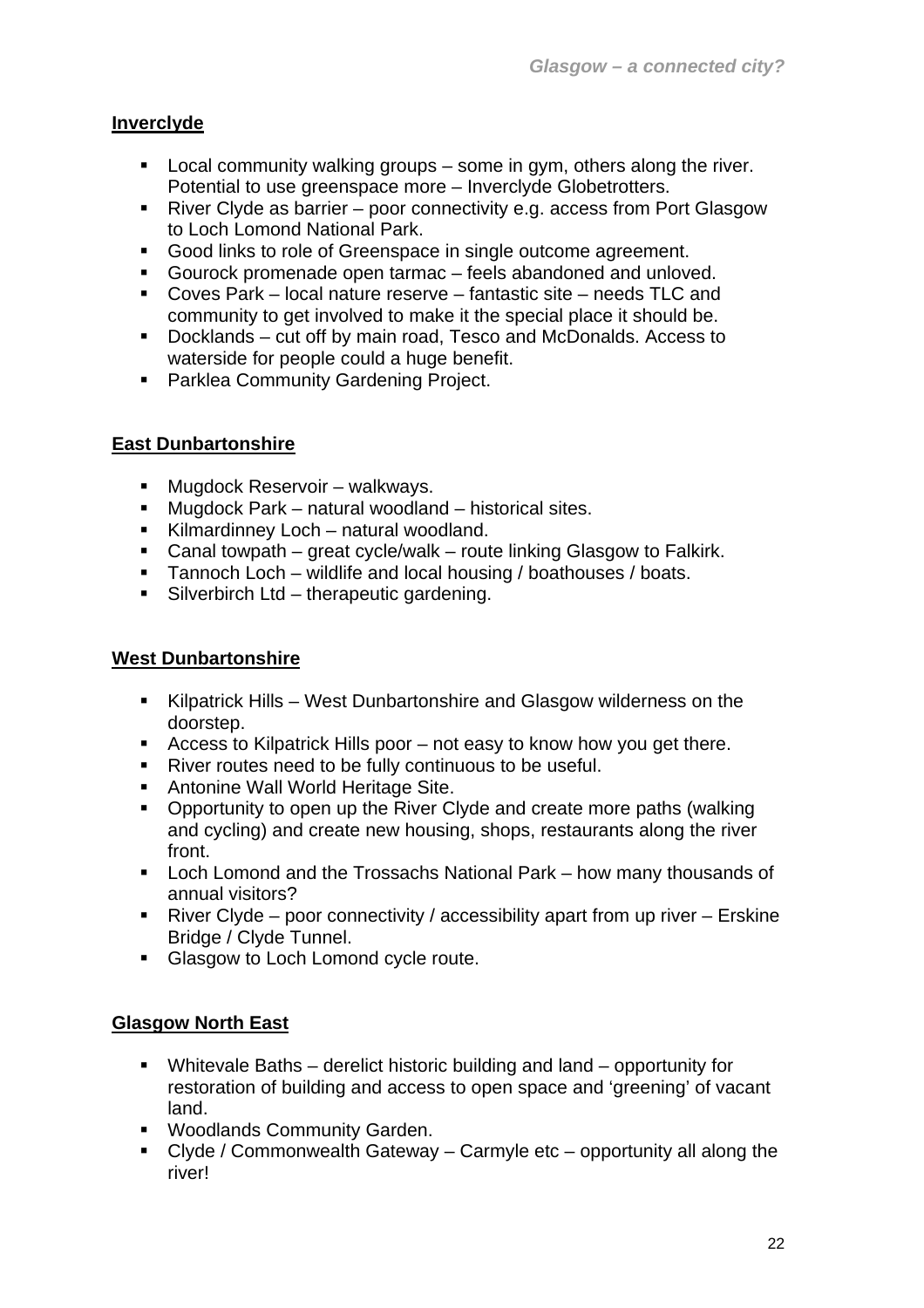- Shettleston Growers Allotments.
- Lots of semi-natural land, but no paths. Opportunity to create more paths. Be good for people in Easterhouse.
- **Former Golfhill School Fields (Firpark).**
- Gartloch opportunity for access to 'wild' places.
- **Crownpoint Community Garden.**
- Clyde Walkway Project Carmyle / Westburn Viaduct.
- Dennistoun Community Council and potential to promote active travel and engage artists / cultural workers.
- Dennistoun Community Council area join up small greenspace areas.
- Calton area much vacant land could create more inviting urban greenspace and restored built heritage.
- **Former railway line at the top of Paton Street.**

## **Glasgow North West**

- Gartnavel health walks for community patients and staff around grounds and the Tranquillity Trail.
- Drumchapel Drumchapel Life healthy living project developing community gardens.
- Access to Garscadden Wood, Antonine Wall, Kilpatrick Hills and Forth & Clyde Canal – but who's job to promote use?
- Park Run at Victoria Park physical exercise and social aspect.
- John Paul Academy growing space.
- 'Art in the Gart' and development of green and growing spaces for the community (not just patients) in Gartnavel grounds.
- I love running round Victoria Park (it's not too big)!
- **Firiend of the River Kelvin.**
- Annexe Communities raised beds / community garden Partick.
- Kelvin Meadow campaign to save it.
- Kelvin Walkway great escape from the city environment.
- Glasgow Gaelic School completing for the John Muir Award in Kelvingrove.
- **Botanic Gardens Green Gym.**
- Canal regeneration opportunities Forth & Clyde Canal.
- Simple pleasures easily found North Kelvin Meadow.
- **The Concrete Garden St Matthew's Centre, Possilpark.**
- Site of Keppoch Campus School natural play area.
- **RSPB** nature project at Kelvingrove Park.
- City centre where are the green spaces within a 5 minute walk? Zen Garden, St Mungo's Museum, the Necropolis.
- New Possil Health Centre green space.
- **Possil regeneration opportunities.**
- Far too much derelict land  $-$  opportunities for housing / parkland / community garden – Possil.
- Development (cinema, American restaurants) cut off cycle track under Kingston Bridge. Nothing natural in sight. Commercial and depressing.